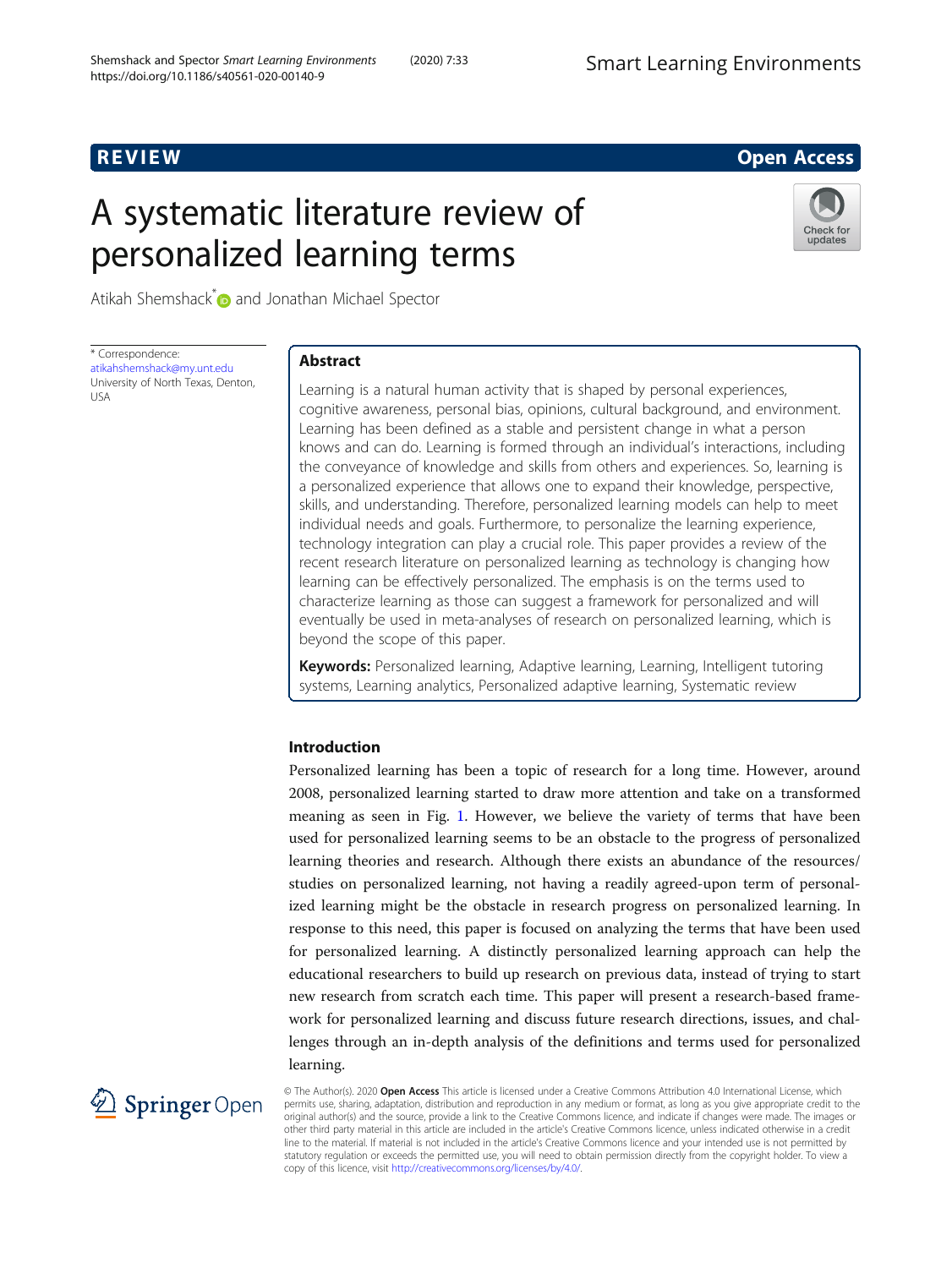<span id="page-1-0"></span>

Personalized learning has existed for hundreds of years in the form of apprenticeship and mentoring. As educational technologies began to mature in the last half of the previous century, personalized learning took the form of intelligent tutoring systems. In this century, big data and learning analytics are poised to transform personalized learning once again. Learning has been characterized as a stable and persistent change in what a person knows and can do (Spector, [2015\)](#page-19-0). Personalized learning is a complex activity approach that is the product of self-organization (Chatti, [2010](#page-17-0); Miliband, [2006](#page-18-0)) or learning and customized instruction that considers individual needs and goals. Personalized learning can be an efficient approach that can increase motivation, engagement and understanding (Pontual Falcão, e Peres, Sales de Morais and da Silva Oliveira, [2018](#page-19-0)), maximizing learner satisfaction, learning efficiency, and learning effectiveness (Gómez, Zervas, Sampson and Fabregat, [2014\)](#page-17-0). However, while such personalized learning is now possible, it remains as one of the biggest challenges in modern educational systems. In this paper a review of progress in personalized learning using current technologies is provided. The emphasis is on the characteristics of personalized learning that need to be taken into consideration to have a well-developed concept of personalized learning.

We started with the definition of personalized learning suggested by Spector ([2014](#page-19-0), [2018](#page-19-0)) and others that are discussed below, which requires a digital learning environment to be classified as a personalized learning environment to be adaptive to individual knowledge, experience and interests and to be effective and efficient in supporting and promoting desired learning outcomes. These characteristics are those which are typically discussed in the research community although we found it challenging to find a sufficient number of published cases that reported effect sizes and details of the sample in order to conduct a formal meta-analysis. Lacking those cases suggests that personalized learning in the digital era is still in its infancy. As a result, we conducted a more informal albeit systematic review of published research on personalized learning.

Furthermore, we, along with many educational technologists, believe an efficient personalized learning approach can increase learners' motivation and engagement in learning activities so that improved learning results. While that outcome now seems achievable, it remains a largely unrealized opportunity according to this research review. Truong [\(2016\)](#page-19-0) stated that providing the same content to students with different qualifications and personal traits and having different interests and needs is not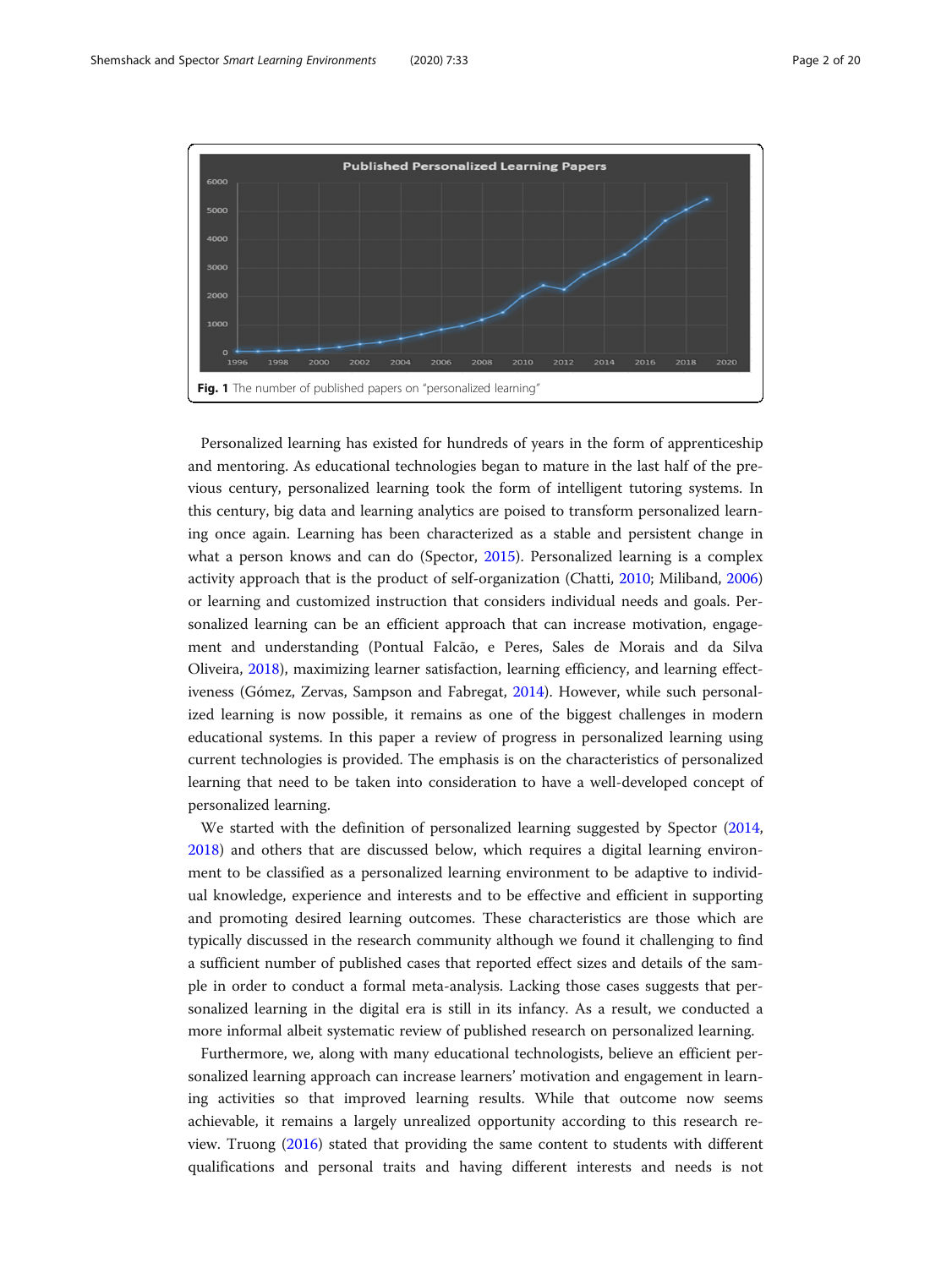considered adequate anymore when learning can now be personalized. Miliband ([2006](#page-18-0), as cited in Lee, Huh, Lin and Reigeluth, [2018\)](#page-18-0) promoted personalized learning to be the solution to tailoring the learning according to individuals' needs and prior experience so as to allow everyone to reach their maximum potential through customized instruction (Hsieh and Chen, [2016](#page-18-0); Lin, Yeh, Hung and Chang, [2013](#page-18-0)).The customized instruction that includes what is taught, how it is taught, and the pace at which it is taught. This allows learning to meet individual needs, interests and circumstances which can be quite diverse (Brusilovsky and Peylo, [2003;](#page-17-0) Liu and Yu, [2011](#page-18-0)). Furthermore, FitzGerald et al. [\(2018\)](#page-17-0) pointed out the personalization of learning is now a recurring trend across government agencies, popular media, conferences, research papers, and technological innovations.

Personalized learning is in demand (Huang, Liang, Su and Chen, [2012](#page-18-0)) due to new technologies involving big data and learning analytics. It should be tailored to and continuously modified to an individual learner's conditions, abilities, preferences, background knowledge, interests, and goals and adaptable to the learner's evolving skills and knowledge (Sampson, Karagiannidis and Kinshuk, [2002](#page-19-0); Sharples, [2000\)](#page-19-0). Today's personalized learning theories are inspired by educational philosophy from the progressive era in the previous century, especially John Dewey's ([1915,](#page-17-0) [1998](#page-17-0)) emphasis on experiential, learner-centered learning, social learning, extension of the curriculum, and fitting for a changing world. McCombs and Whisler [\(1997](#page-18-0); as cited in Lee et al., [2018\)](#page-18-0) claimed that a learner-centered environment develops as it considers learners' unique characteristics using the best knowledge of teaching and learning which are available. Furthermore, Lockspeiser and Kaul [\(2016](#page-18-0)) claimed that individualized learning is a tool to facilitate learnercentered education. FitzGerald et al. ([2018\)](#page-17-0) pointed out that personalization is a crucial topic of current interest in technology-oriented learning design and discussion for government policymakers, but less so in educational research. This might be a good explanation of disunity of personalized learning approaches.

On the other hand, Niknam and Thulasiraman [\(2020](#page-18-0)) argued that educational society has been interested in having a personalized learning system that adjusts the pedagogy, curriculum, and learning environment for learners to meet their learning needs and preferences. A personalized learning system can adapt itself when providing learning support to different learners to defeat the weakness of one-size-fits-all approaches in technology-enabled learning systems. The goal is to have a learning system that can dynamically adapt itself based on a learner's characteristics and needs to provide personalized learning. Human one-on-one tutors can do this and now it is possible for digital systems to do so as well. Schmid and Petko ([2019](#page-19-0)) pointed out that a look at international research literature shows that personalized learning is a multilayered construct with numerous definitions and various forms of implementation. Which supports our claim that one of the most critical problems with personalized learning is, there is no readily agreed-upon meaning of the phrase 'personalized learning'. Schmid and Petko ([2019](#page-19-0)) supported this claim by stating that a clearly defined concept of personalized learning is still lacking; instead, it serves as an umbrella term for educational strategies that try to do justice to the individual's abilities, knowledge, and learning needs of each student. Spector ([2013\)](#page-19-0) claimed that there would be more robust information to support personalized learning as technology develops. So many different terms have been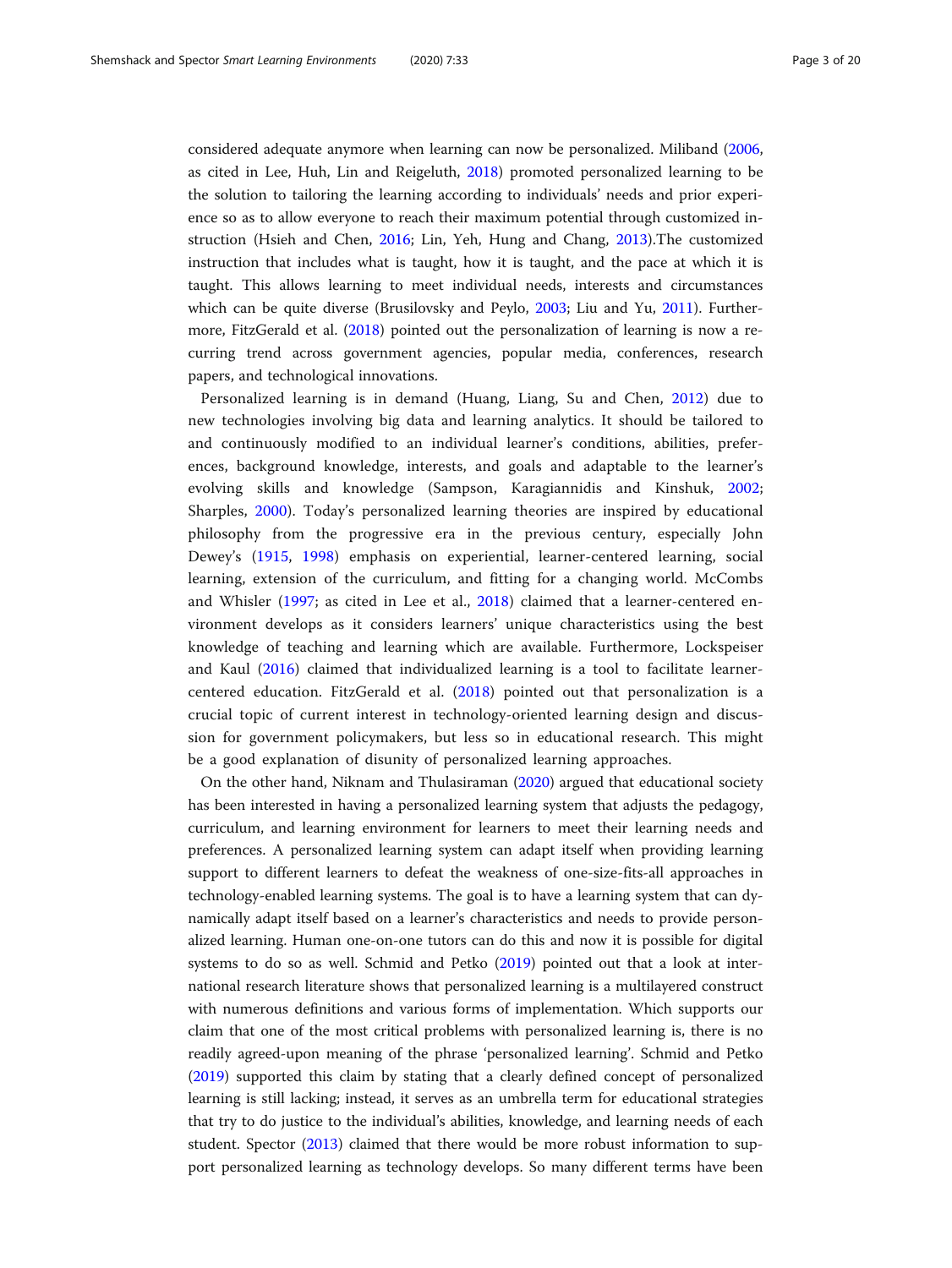used in the replacement of 'personalized learning'. Researchers could not locate a systematic literature review on personalized learning terms that review the terms that have been used for personalized learning, and it is important to address this need. Therefore, this review was done to close that gap and respond to the need for a unified, personalized learning term. As a result, personalized learning definitions and the terms that have been used interchangeably, such as adaptive learning, individualized instruction, and customized learning are analyzed in this paper. These terms were chosen because they have been most used in the education field (Reisman, [2014](#page-19-0)). In the next several sections, each term will be defined, and their relationship with personalized learning will be discussed. The analysis of these terms guided the systematic review of the research literature that follows.

## Adaptive learning

Most educators recognize the advantages of adaptive learning, but evidence-based research stays limited as adaptive learning is still evolving (Liu, McKelroy, Corliss and Carrigan, [2017](#page-18-0)). Adaptive learning is one of the terms that has been used interchangeably with personalized learning. The adaptive learning system is built on principles that have been around for a very long time dating back to the era of apprenticeship training and human tutoring. However, many other labels such as individualized instruction, self-paced instruction, and personalized instruction were used interchangeably while trying to produce the most suitable sequence of learning units for each learner (Garcia-Cabot, De-Marcos and Garcia-Lopez, [2015;](#page-17-0) Reisman, [2014](#page-19-0)). While early forms of adaptive learning (e.g., apprenticeship training and human tutoring) only dealt with one or a very small number of learners, the current interest is using adaptive learning for large numbers of learners, which is why there is such interest in big data and learning analytics.

For instance, adaptive learning has been interchangeably used by Yang, Hwang and Yang ([2013](#page-19-0)) in their study that focused on the development of adaptive learning by considering students' preferences (Dwivedi and Bharadwaj, [2013](#page-17-0)) and characteristics, including learning styles (Çakıroğlu, [2014](#page-17-0); Klašnja-Milićević, Vesin, Ivanović and Budimac, [2011](#page-18-0)) and cognitive styles (Lo, Chan and Yeh, [2012](#page-18-0)) which concluded to be effective. Wang and Liao ([2011](#page-19-0)) defined adaptive learning as a developed system (Lu, Chang, Kinshuk, Huang and Chen, [2014](#page-18-0)) to accommodate a variety of individual differences (Scheiter et al., [2019](#page-19-0); Wang & Liao, [2011\)](#page-19-0) such as gender, learning motivation, cognitive type, and learning style to determine optimal adaptive learning experience that accommodates a variety of individual differences (Afini Normadhi et al., [2019](#page-17-0)) to remove barriers of time and location. Griff and Matter [\(2013\)](#page-18-0) discussed that adaptive learning is also referred to as computer-based learning, adaptive educational hypermedia, and intelligent tutoring. Furthermore, Hooshyar, Ahmad, Yousefi, Yusop and Horng ([2015](#page-18-0)) used personalized and adaptive learning to explain the importance of the Intelligent Tutoring System (Aeiad and Meziane, [2019](#page-17-0)) for implementing one-to-one personalized and adaptive teaching. "Although the terms 'personalized learning' and 'adaptive learning' are different, they are often used interchangeably in various studies" (Aroyo et al., [2006](#page-17-0); Göbel et al., [2010;](#page-17-0) Gómez et al., [2014;](#page-17-0) Lin et al., [2013](#page-18-0), as cited in Xie, Chu, Hwang and Wang, [2019,](#page-19-0) p.2).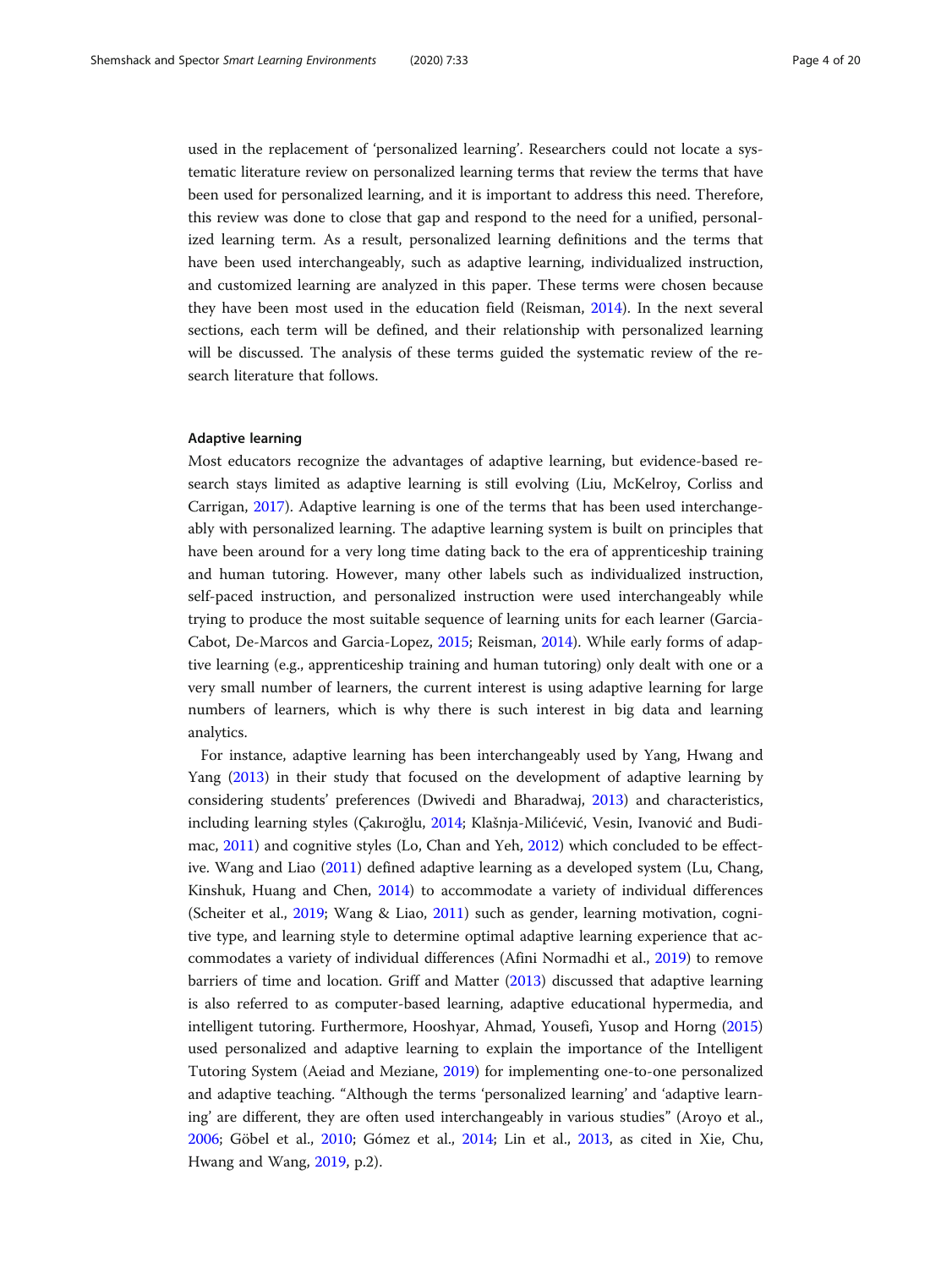Based on this review, adaptive learning systems are defined as those that are computerized learning systems that adapt learning content, presentation styles, or learning paths based on individual students' profiles, learning status, or human factors (Chen, Liu and Chang, [2006](#page-17-0); Tseng et al., [2008](#page-19-0); Yang et al., [2013](#page-19-0)).

#### Individualized instruction

Individualized instruction is one of the terms that are often used to talk about the specific needs and goals of individuals to be addressed during instruction. U.S. Department of Education ([2010](#page-19-0)) defined personalized learning as involving customizing the learning pace to individual learners (individualization), tailoring instructional methods (differentiation), and personalizing learning content. This notion has evolved from one-on-one human tutoring. It is not agreed upon whether individualization is a component of personalized learning or another term that can be used in place of personalized learning. The review results show that instead of being a component, individualized instruction has been used as a replacement term for personalized learning and is a product of personalized learning. Chatti, Jarke and Specht ([2010\)](#page-17-0) and Chou, Lai, Chao, Lan and Chen ([2015](#page-17-0)) had used both terms without defining/explaining how they relate to each other. Bahçeci and Gürol ([2016](#page-17-0)) created a portal that offers individualized learning content based on the individual's level of cognitive knowledge. Bahçeci and Gürol [\(2016](#page-17-0)) stated that education should be done by recognizing the individual differences of the students such as students learning styles (Çakıroğlu, [2014](#page-17-0); Klašnja-Milićević et al., [2011\)](#page-18-0) and characteristics. The researchers observed that Bahçeci and Gürol [\(2016](#page-17-0)) used individualized learning and personalized learning interchangeably without pointing out that they were doing so.

Also, most individualized learning studies have used individualized instruction to refer to IEP (individualized educational plans) for students with disabilities to accommodate their needs and goals. Even though individualized instruction is suggested as an approach that individualize material to improve the learning experience for students with learning disabilities, it can benefit all students (Barrio et al., [2017](#page-17-0); Ko, Chiang, Lin and Chen, [2011](#page-18-0)). Personalized learning considers students' interests, needs, readiness, and motivation and adapts to their progress by situating the learner at the center of the learning process. Individualized learning allows for individualization of learning based on the learner's unique needs (Cavanagh, [2014;](#page-17-0) Lockspeiser & Kaul, [2016](#page-18-0)). While a learner-centered paradigm of education has influenced personalized learning, the current teacher-student ratios in school systems seem to be an obstacle to make learning experiences personalized for individual students without technology (Lee et al., [2018](#page-18-0)), with the exception of the requirement for IEPs in many school districts. We follow the definition offered by the U.S. Department of Education and note that individualized learning in school systems requires significant technology support, such as big data and learning analytics.

#### Customized learning

While Lee et al. ([2018](#page-18-0)) suggested a learner-centered system that supports diverse needs and development of individual learners' potentials. This system develops customized instructional methods and learning content for individual learners with unique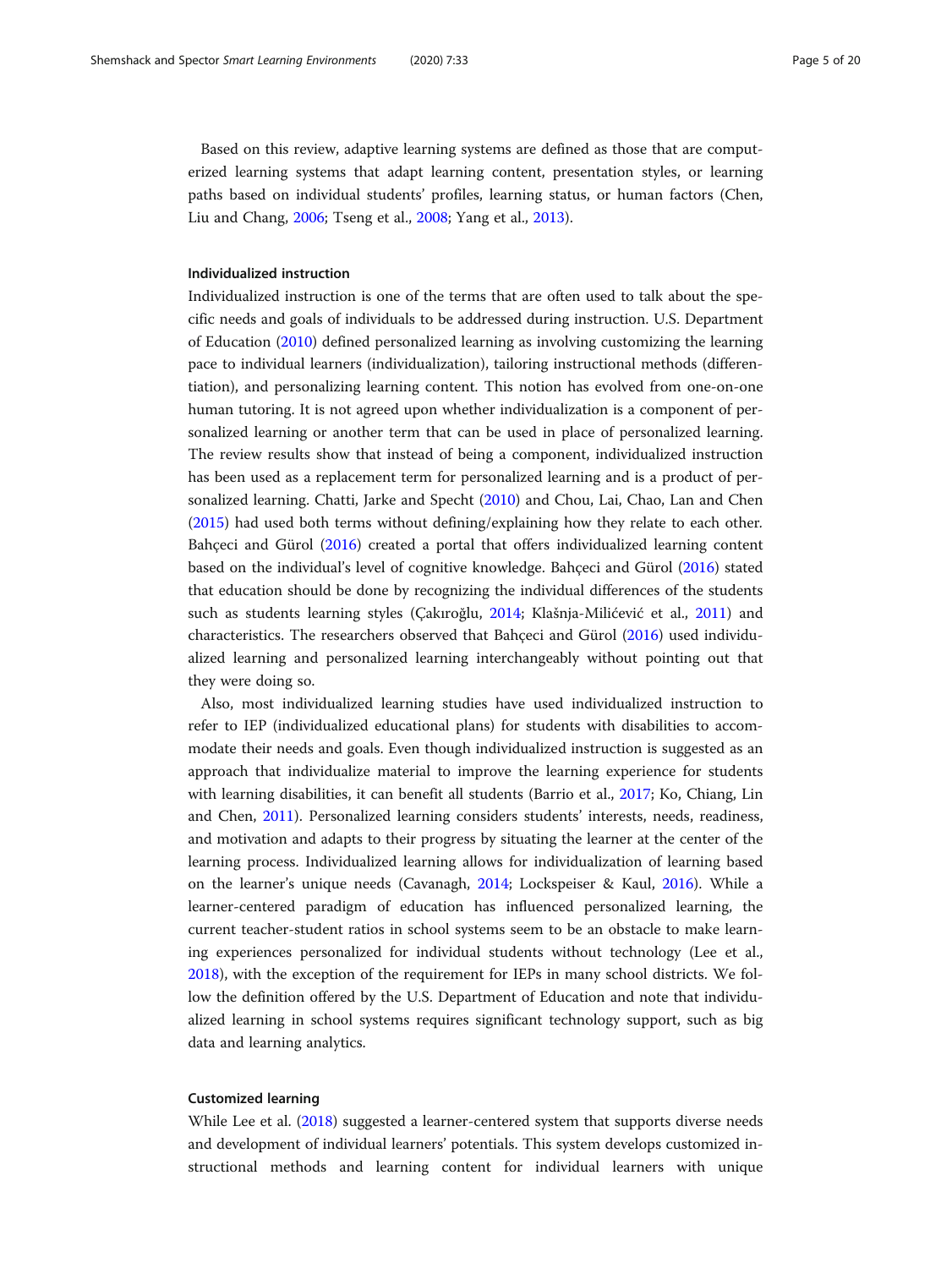characteristics and interests. Lee et al. ([2018\)](#page-18-0) suggested that learner-centered learning and personalized learning are blended and considered together. Lee et al. [\(2018](#page-18-0)) defined a personalized learning plan (PLP) that refers to a customized instructional plan (Somyürek, [2015\)](#page-19-0) that considers individual differences and needs, characteristics, interests, and academic mastery. The PLP includes the notions of individualization, differentiation, and personalization that allows learning to be personally relevant, engaging, appropriate to the learners' capabilities, and respectful of individual differences, making learning useful and motivational.

The review of those three terms reveals a great deal of overlap with an emphasis on the need to use technology to support such efforts. This study reviews definitions of personalized learning terms used in research papers from 2010 to 2020 by systematically reviewing the literature to compare the similarities and differences in definitions of each of these terms. The hope is to synthesize the terms used for personalized learning so the researchers can analyze and go through the research in the field and conduct meta-analyses and syntheses of the research literature. Also, analyzing the definitions of the term 'personalized learning', 'adaptive learning', 'individualized instruction', and 'customized learning' that have been used can help to develop a unified definition for personalized learning that can lead a framework. The framework can help with having a common understanding of personalized learning rather than a collection of loosely defined systems. A unified description of personalized learning and analyzing the studies related to personalized learning can help consolidate findings and suggest new areas to explore.

Our idea of personalized learning rests on the foundation that humans learn through experience and by constructing knowledge. Constructivism claims that learners' acquired knowledge and understanding, determine learning ability and that knowledge acquisition is a process of construction according to individuals' experience (Ormrod, [2011](#page-18-0)). Personalized learning is influenced by a learner's prior experiences, backgrounds, interests, needs, goals, and motivation. Moreover, it is accomplished via meaningful interactions in individual learners' lives. Furthermore, no conscious effort is needed to be actively learning while engaged in everyday life (Kinshuk, [2012\)](#page-18-0) although reflection and mega-cognition can promote learning.

Adaptive instruction, blended instruction, differentiation, customized instruction, individualized learning, adaptive learning, proactive supports, real-world connections, and applications are hallmarks of good personalized learning. In general, personalized-learning models seek to adapt to the pace of learning and the instructional strategies, content and activities being used to fit best each learner's strengths, weaknesses, and interests. Personalized learning is about giving students some control over their learning (Benhamdi, Babouri and Chiky, [2017](#page-17-0); Jung, Kim, Yoon, Park and Oakley, [2019](#page-18-0); Tomberg, Laanpere, Ley and Normak, [2013\)](#page-19-0), differentiating instruction for each learner, and providing real-time individualized feedback to teachers and learners (Nedungadi and Raman, [2012](#page-18-0)), which is all effortlessly blended throughout the learning activity. Putting a framework together can help with a practical personalized learning model for all. The model can be developed and evolved as technology develops and we learn more about human learning and machine learning.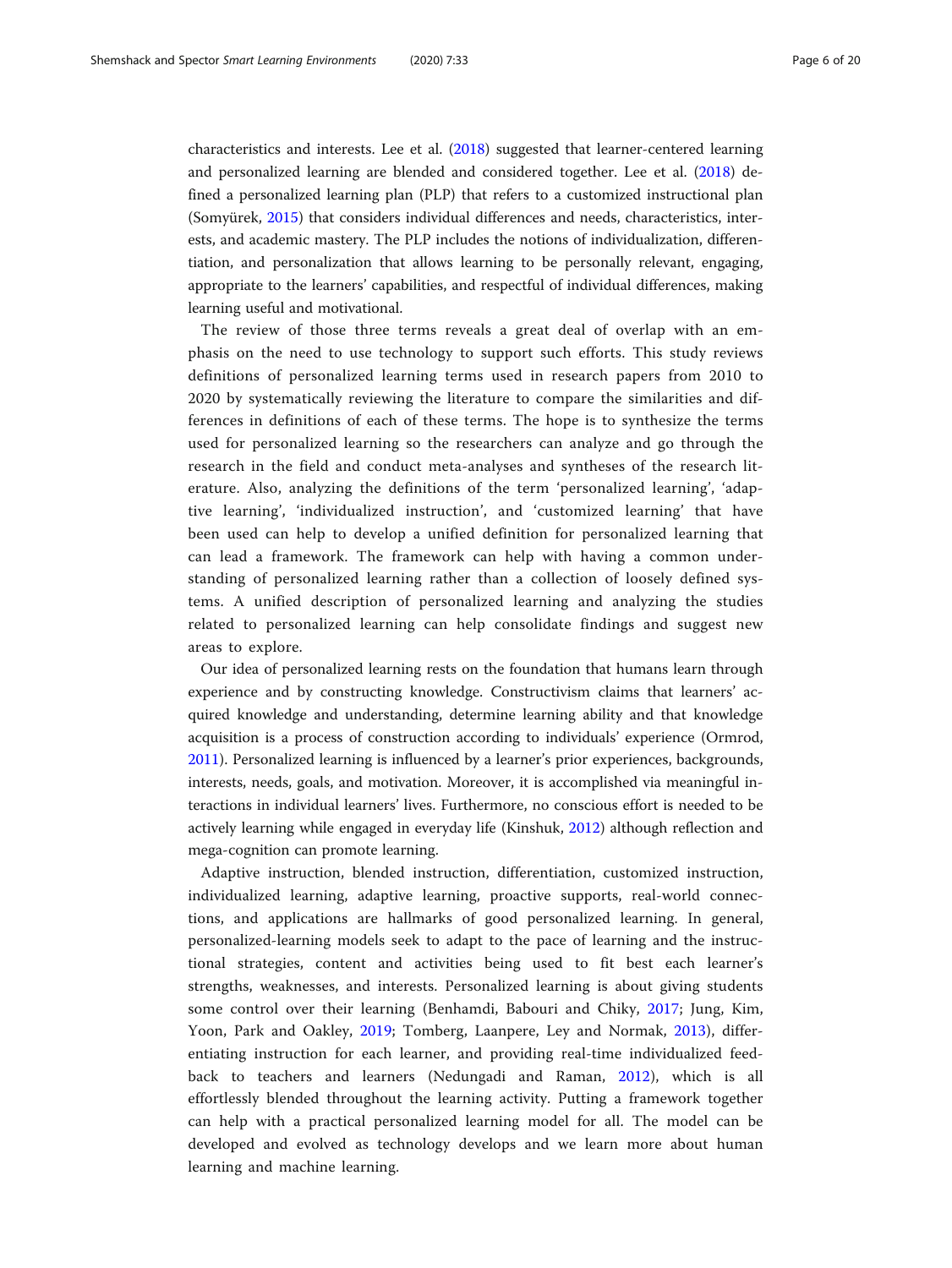#### Research methodology

For this review, the guidelines published by Okoli to conducting a systematic literature review for Information Systems Research were adapted (Okoli, [2015\)](#page-18-0). Okoli's work provides a detailed framework for writing a systematic literature review with its roots in information technology. As this systematic literature review is rooted in information technology, it was deemed appropriate to use Okoli's work as the basis for this body of work.

Okoli presented eight significant steps that need to be followed to conduct a scientifically, rigorous systematic literature review. These steps are listed below:

- 1. **Identify the purpose:** The researchers identified the purpose and intended goals of the study to ensure the review is clear to readers.
- 2. Draft protocol and train the team: Reviewers agreed on procedures to follow to ensure consistency in how they complete the review.
- 3. Apply practical inclusion screen: Reviewers were specific about what studies they considered for review and which ones they eliminated without further examination. The reviewers created four phases to review papers to produce the final papers to review.
- 4. Search for literature: Reviewers described the literature search details and justified how they ensured the search's comprehensiveness.
- 5. Extract data: After reviewers identified all the studies to be included in the review, they systematically extract the applicable information from each study by going through four review phases they explained in search query.
- 6. Appraise quality: The reviewers explicitly listed the criteria used to decide which papers they will exclude for insufficient quality in the search query. Researchers reviewed all papers and decided on final papers after explicit four search phases. They finalized the papers to be reviewed, depending on the content of the papers' content and quality.
- 7. Synthesize studies: The researchers analyzed the data obtained from the studies using appropriate qualitative techniques.
- 8. Write the review: The process of a systematic literature review was explicitly described in adequate detail that other researchers can independently reproduce the review's results.

# Research question

This literature review promotes research around personalized learning in informational education. To fulfill answer of "What are the similarities and differences of different terms used for personalized learning approaches?" we need a research base and theoretical framework that provides answers to basic questions. Furthermore, the following questions are sub-questions to be considered during the study.

- 1. How is personalized learning defined?
- 2. How adaptive learning has been used and how it relates to personalized learning?
- 3. How individualized instruction has been used and how it relates to personalized learning?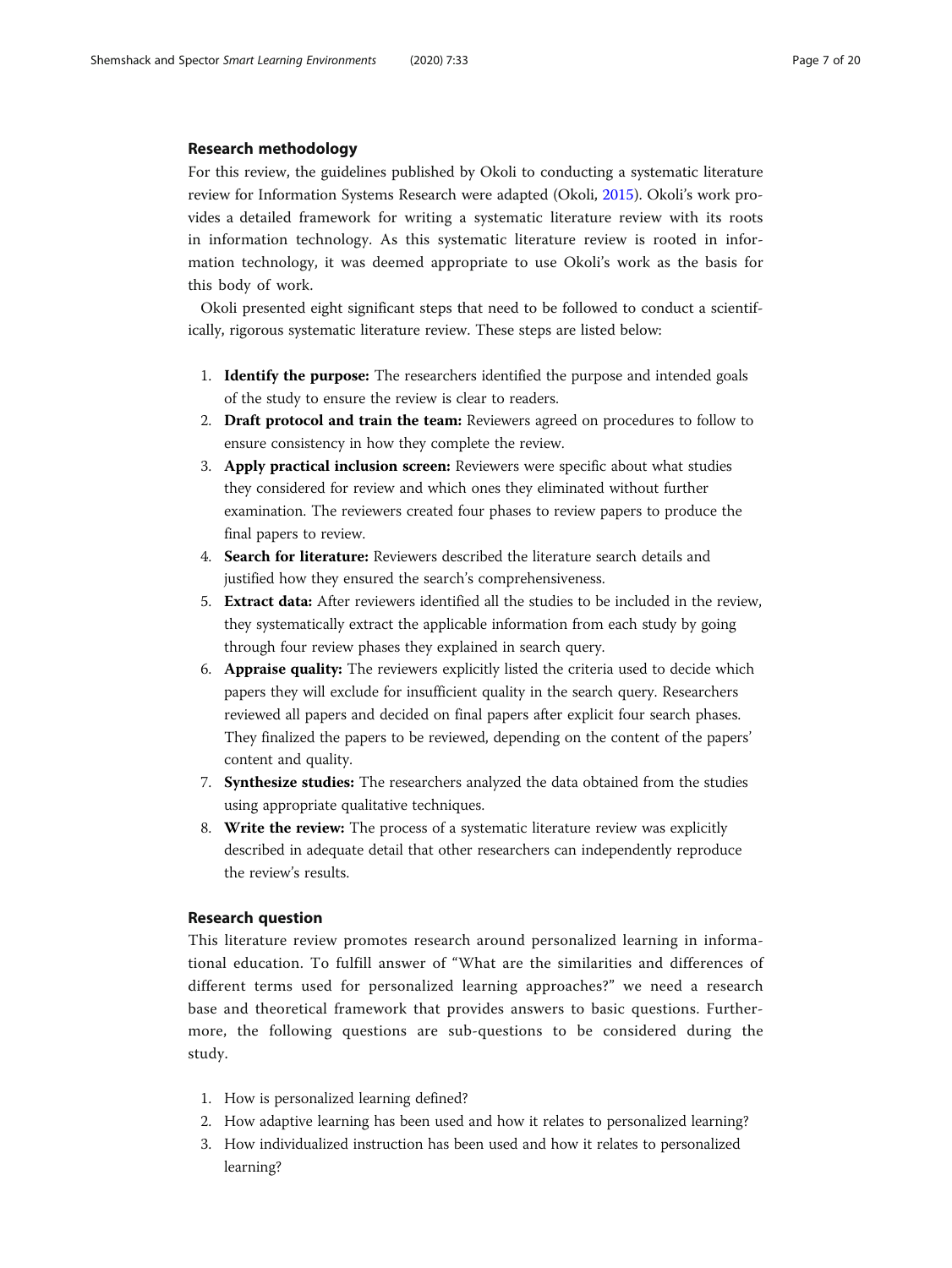- 4. How is customized learning connected to personalized learning?
- 5. What components need to be included in a well-defined personalized learning term?

Also, researchers are seeking a unified definition of personalized learning that will include all those different components. That is the focus of this literature review was conducted.

# Sources of literature

To answer the research question, the researchers have selected the following well known and reputable databases to base this literature review: Scopus, Science Direct, EBSCOhost, IEEE Xplore, JSTOR, and Web of Science to ensure all related journals of the field are included. The most relevant journals for the systematic review were chosen consistently from these databases. Also, Google Scholar h5-index for the category "Educational technology" was used as the starting point since this category is a specific category for personalized learning studies.

Databases in which to base this literature review are listed in Table [1](#page-8-0).

The top nine journals from the "Educational Technology" category from google scholar h5-index selected to keep the range of the papers manageable while trying to ensure the review is broad enough to include enough studies that can satisfactorily answer the research question. Later, most of the journals about educational technology were indexed. SJR (SCIMAGO JOURNAL RANK) was used to validate the impact of the selected journals. Even though the impact factor is not perfectly aligned with Google Scholar's h5-index order, the selected journals listed the most impactful journals in the educational technology field. Also, even though Journal of Learning Analytics was listed on google scholar and showed having a high impact on education technology, researchers have not located any qualified paper according to selection procedures, thus this journal was eliminated from review.

This review solely retrieved peer-reviewed article papers from online journals because those online academic journals are known to be reliable and authoritative. They allow the readers to verify the facts from their sources, which increases the reliability of enriched studies filled with data and facts. They enable the readers to perform comprehensive research and allow the reader to access more data without the limitations of space and time. A defined method was set in this research for selecting journals, to keep the process methodologically reliable and scientifically consistent. The researchers review the main databases for educational technology to ensure all related journals of the field are included. This review is only focused on journals to keep the scope of the review manageable and provide reviewed data to create a resource for future studies.

Journals in which to base this literature review are listed in Table [2](#page-9-0).

### Supplementary procedures

Relevant papers were initially identified through traditional searches of online databases and journals. These papers were subsequently analyzed to determine their applicability to the study.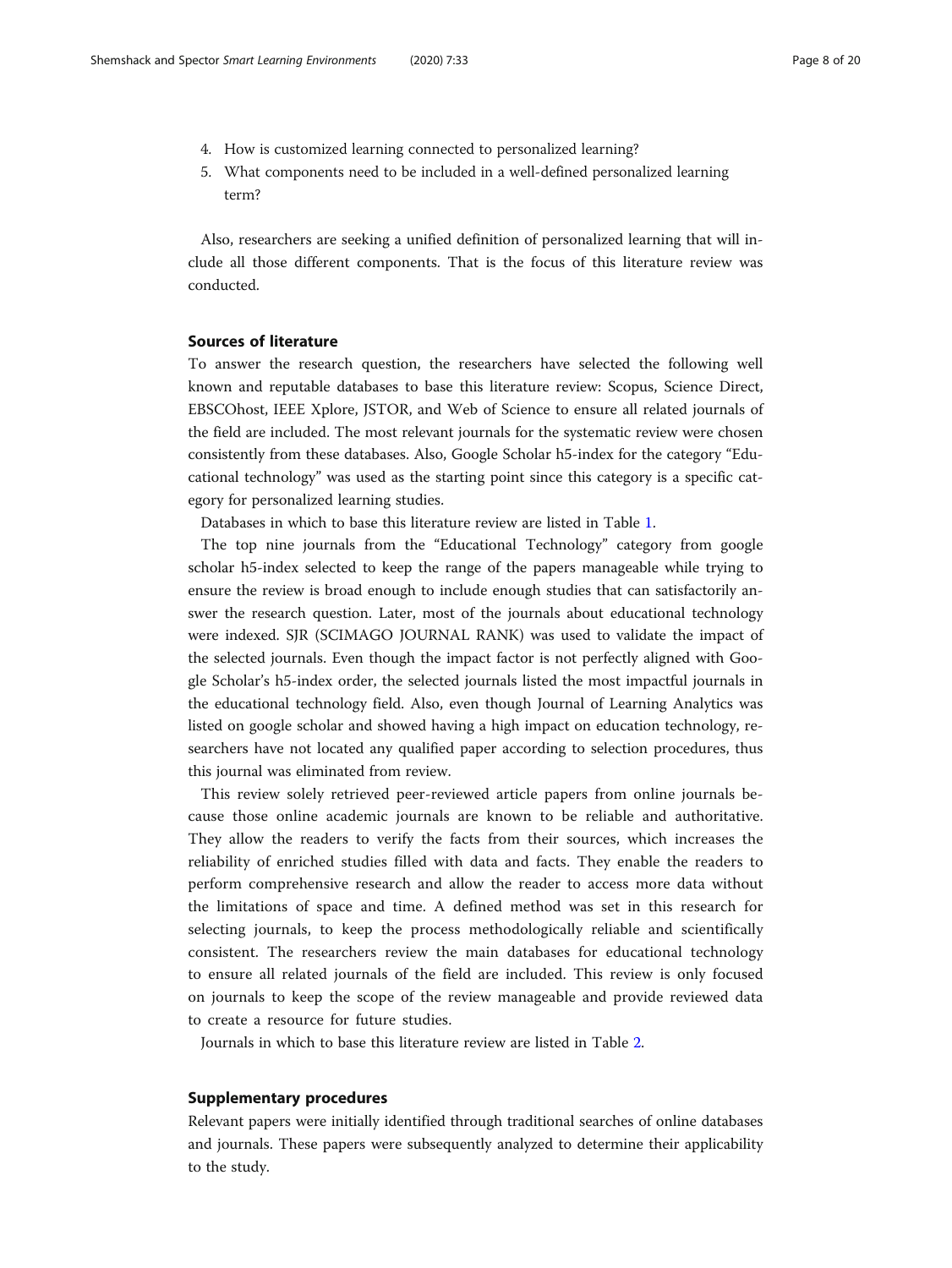| Database<br>name   | # Results for initial search on<br>"personalized learning" | Main journals listed (#journal articles)                             |  |  |
|--------------------|------------------------------------------------------------|----------------------------------------------------------------------|--|--|
| EBSCOhost          | 4372                                                       | • Computers & Education (130)                                        |  |  |
|                    |                                                            | • Journal of Educational Technology & Society<br>(72)                |  |  |
|                    |                                                            | • Educational Technology Research and<br>Development (53)            |  |  |
|                    |                                                            | • Interactive Learning Environments (48)                             |  |  |
|                    |                                                            | • Computers in Human Behavior (43)                                   |  |  |
|                    |                                                            | · International Journal of Emerging Technologies<br>in Learning (36) |  |  |
|                    |                                                            | • British Journal of Educational Technology (33)                     |  |  |
|                    |                                                            | • Journal of Computer Assisted Learning (33)                         |  |  |
| Scopus             | 1826                                                       | • Computers and Education (18)                                       |  |  |
|                    |                                                            | • Computers in Human Behavior (10)                                   |  |  |
|                    |                                                            | • Educational Technology Research and<br>Development (10)            |  |  |
|                    |                                                            | • Education and Information Technologies (9)                         |  |  |
|                    |                                                            | • Interactive Learning Environments (8)                              |  |  |
| Science            | 796                                                        | • Computers and Education (121)                                      |  |  |
| Direct             |                                                            | · Procedia-Social and Behavioral Science (80)                        |  |  |
|                    |                                                            | • Computers in Human Behavior (68)                                   |  |  |
|                    |                                                            | • Procedia Computer Science (58)                                     |  |  |
| Web of<br>Science  | 451                                                        | • International Journal of Emerging Technologies<br>in Learning (30) |  |  |
|                    |                                                            | • Computers Education (18)                                           |  |  |
|                    |                                                            | • Educational Technology Society (16)                                |  |  |
|                    |                                                            | • Computers in Human Behavior (10)                                   |  |  |
|                    |                                                            | · Educational Technology Research and<br>Development (10)            |  |  |
| <b>IEEE Xplore</b> | 426                                                        | • Conference Proceedings (398)                                       |  |  |
|                    |                                                            | • IEEE Access (7)                                                    |  |  |
|                    |                                                            | • IEEE Transactions on Learning Technologies (4)                     |  |  |
|                    |                                                            | • IBM Journal of Research and Development (2)                        |  |  |
|                    |                                                            | • IEEE Transactions on Emerging Topics in<br>Computing (2)           |  |  |
| <b>JSTOR</b>       | 241                                                        | · Educational Technology & Society (102)                             |  |  |
|                    |                                                            | • Educational Technology (32)                                        |  |  |
|                    |                                                            | • Educational Technology Research and<br>Development (29)            |  |  |

<span id="page-8-0"></span>Table 1 The search results for "personalized learning" for selected databases

# Search query

An appropriate search query was formulated that would find relevant personalized learning papers. The search query was as follows: (Publication Title: ("journal name")) AND ("term") and the journals listed in the table were searched for each of following terms: "personalized learning", "adaptive learning", "individualized instruction", and "customized learning."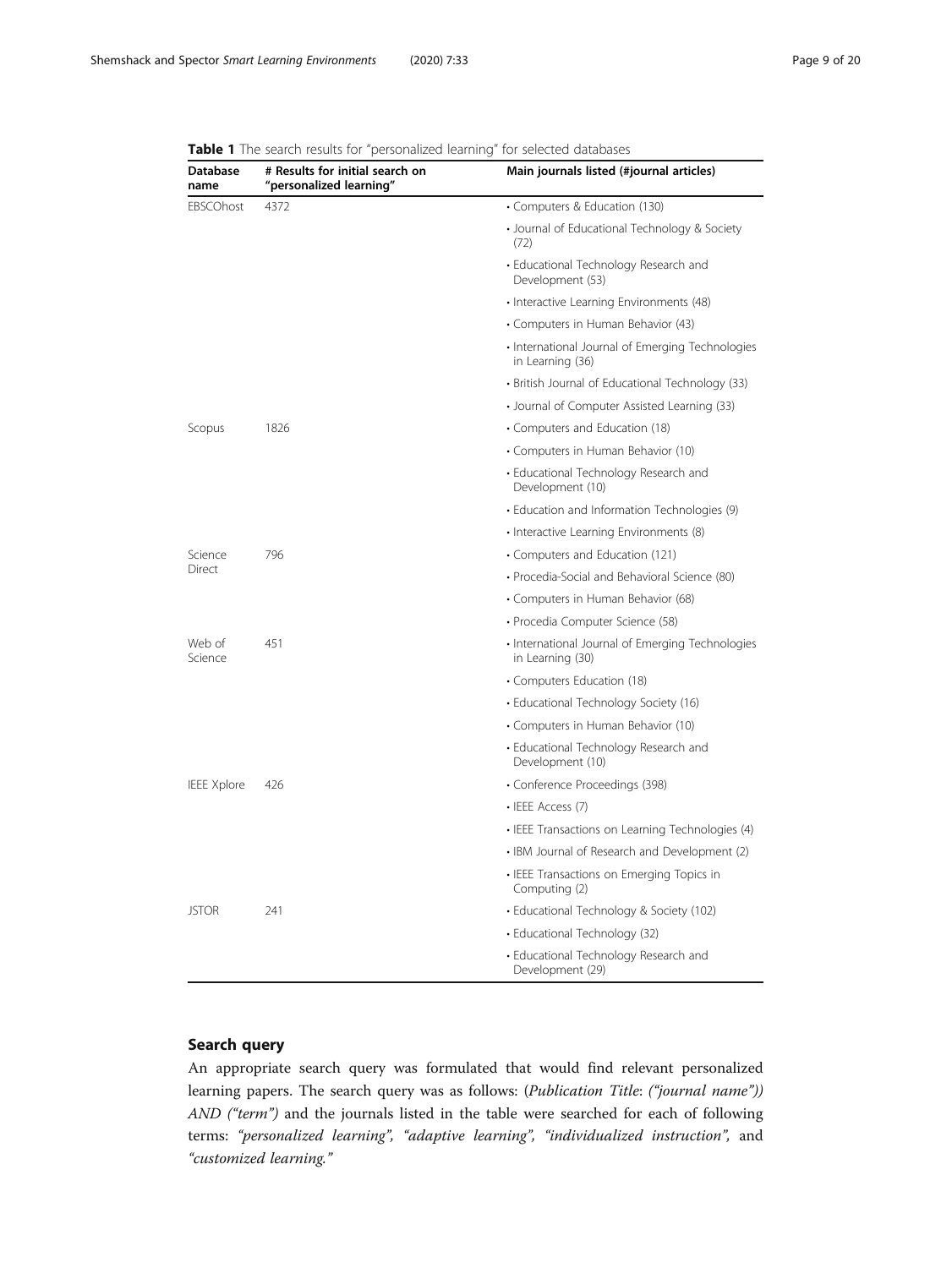| <b>Journal Name</b>                                                      | The google scholar<br>h5-index & list order according to SJR | Journal impact factor |
|--------------------------------------------------------------------------|--------------------------------------------------------------|-----------------------|
| Computers & Education                                                    | $1 - 94$                                                     | 2.323                 |
| British Journal of Educational Technology                                | $2 - 56$                                                     | 1.419                 |
| The International Review of Research in Open and Distributed<br>Learning | $3 - 54$                                                     | 1.202                 |
| The Internet and Higher Education                                        | $4 - 50$                                                     | 3.307                 |
| Journal of Educational Technology & Society                              | $5 - 49$                                                     | 1.085                 |
| *Journal of Learning Analytics                                           | $6 - 36$                                                     | 1.072                 |
| Journal of Computer Assisted Learning                                    | $7 - 34$                                                     | 1.382                 |
| Education and Information Technologies                                   | $8 - 34$                                                     | 0.598                 |
| Educational Technology Research and Development                          | $9 - 34$                                                     | 0.98                  |

<span id="page-9-0"></span>Table 2 The google scholar h5-index and journal impact for selected journals

\*Even though Journal of Learning Analytics was listed on google scholar and showed having a high impact on education technology, researchers have not located any qualified paper according to selection procedures, thus this journal was eliminated from review

# Inclusion/exclusion criteria

Four phases were determined to meet the paper's inclusion criteria in the final set to be reviewed. First phase was initial search, searching each term 'personalized learning,' 'adaptive learning,' 'individualized instruction,' 'customized learning,' filtered years to 2010–2020 to review personalized learning papers which has been a hot topic for the research and policymakers. The language was filtered to *English only* to not wait on translation, the paper addressed technology integration, and type of the paper research articles that published in one of the peer-reviewed scientific journals listed to keep the scope manageable. The second search phase was eliminating by title, reviewing the abstract and keywords; researchers went through titles, abstracts, and keywords of each result of the initial search and included the ones look related to the term.

The next search phase, reading the abstract of each paper of the second search result-set, looking for a definition to see if it mentions the definition and/or terms that have been used for the term and the paper was available at one of the free online databases or the researchers' university library. The fourth step was to download all those papers to Mendeley (indexing database) and index them under sub-folders for each journal database. Then the entire paper was read to determine if the paper was to be included in the literature review by looking for components and definitions of personalized learning and star the ones to be included in the review. Each paper that met the inclusion criteria was read in its entirety a second time to validate the paper's decision in the final data set.

An initial search on google scholar on 'personalized learning' shows that the number of published papers on personalized learning has progressively increased year by year; especially there is a jump in 2008 as seen in Fig. [1](#page-1-0). The date range of 2010 to the present day was chosen as this when personalized learning term started to gain more attention to research due to technology usage increase in education. The first smartphone was released in June 2007, which might be an element of the increase due to flexibility and access it provides. Cheung and Hew ([2009\)](#page-17-0) claimed that handheld devices are increasingly being used in educational settings. Primarily, papers published after the 2000s are focused on more technology-enhanced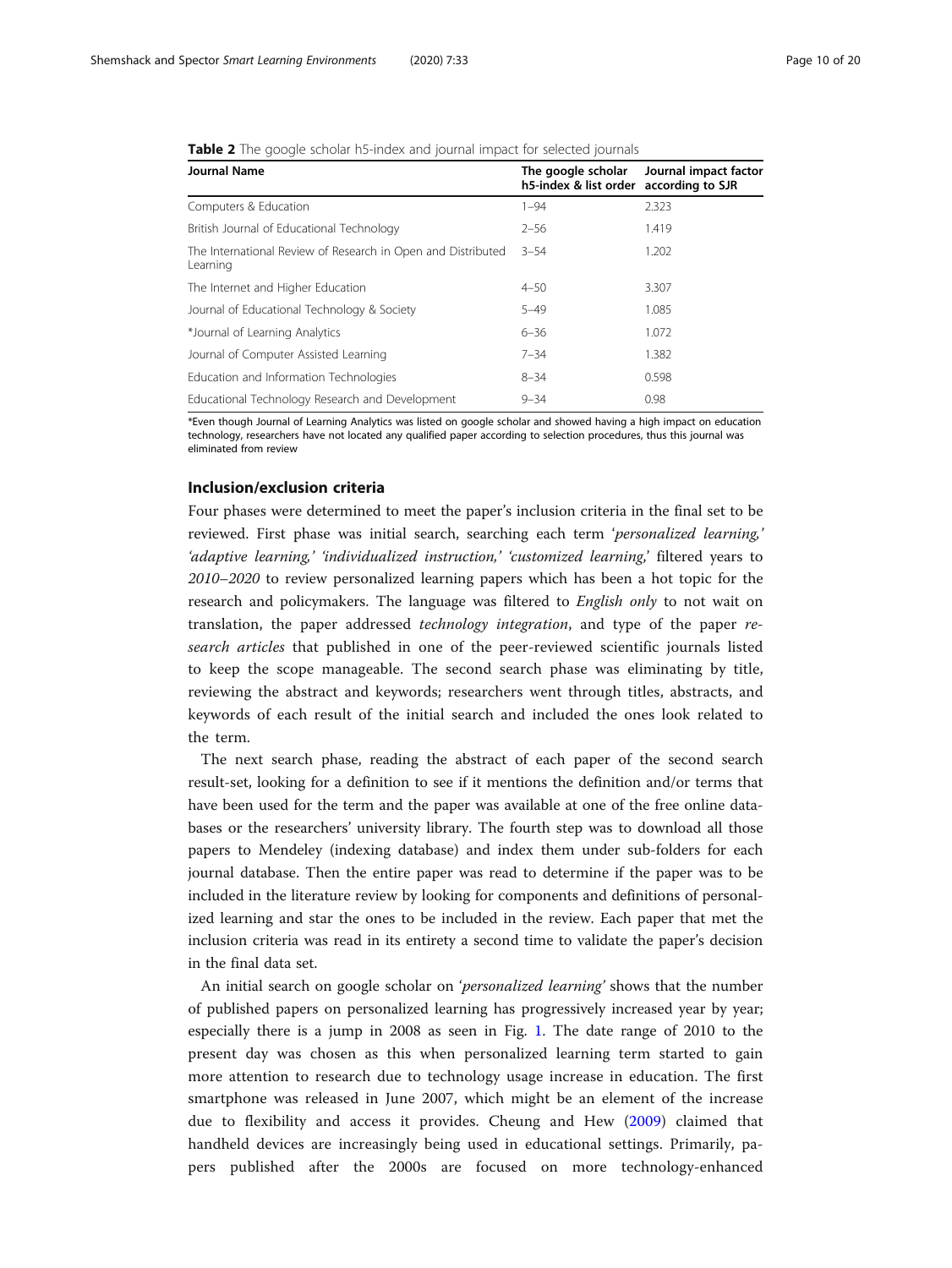personalized learning. Figure [1](#page-1-0) shows the results of the initial google scholar search on "personalized learning" published papers (Fig. [1](#page-1-0)).

# Results

Nine journals were determined as the source of papers to be reviewed for this study. Each journal was searched for "personalized learning," "adaptive learning," "individualized instruction," "customized learning," and each result gone through the inclusion criteria and final phase; papers were saved in Mendeley under subfolders for each journal. Table 3 are search results for each phase by journals.

The title, abstract, and when necessary, the full paper was reviewed to decide if the paper met the inclusion criteria. This process helped to finalize the papers that will be used for this study, and the result set for "personalized learning" and the result set for each term to be reviewed is shown in Table 3. Some of the papers that did not fit the inclusion criteria are referenced in this paper as they provide valuable information about personalized learning. We reviewed 978 papers, and 4 phases of inclusion ended up with 56 relevant, high-quality papers. The 56 papers identified are marked in the references section with an asterisk. The systematic review methodology was used, and our literature search resulted in 56 relevant studies meeting the inclusion criteria. As shown in Table [4](#page-11-0), 56 papers met the minimum quality criteria and were examined in detail; 33 of them use personalized learning, 17 adaptive learning, three individualized instruction, and three customized learning as the main term in the paper.

Our findings revealed that although so many terms are used in education settings, by policymakers and cooperate settings, in the research field, the terms used for personalized learning are unified, and mostly personalized learning and/or adaptive learning is being used. For example, Chatti et al. ([2010](#page-17-0)) and Peng, Ma and Spector ([2019](#page-18-0)) are the ones who put the two most common terms used for personalized learning together and started to use "personalized adaptive learning," which might be a good lead for future

| <b>Journal Name</b>                                                         | Paper count -<br>initial search | Paper count<br>- phase 1 | Paper count<br>- phase 2 | Final paper<br>count - phase 3 |  |
|-----------------------------------------------------------------------------|---------------------------------|--------------------------|--------------------------|--------------------------------|--|
| 1. Computers & Education                                                    | 121                             | 32                       | 10                       | 9                              |  |
| 2. British Journal of Educational<br>Technology                             | 82                              | 6                        | 3                        |                                |  |
| 3. The International Review of Research in<br>Open and Distributed Learning | 33                              | 5                        | 3                        | 3                              |  |
| 4. The Internet and Higher Education                                        | 11                              |                          |                          | 0                              |  |
| 5. Journal of Educational Technology &<br>Society (ET&S)                    | 102                             | 18                       | 6                        | 6                              |  |
| 6. *Journal of Learning Analytics                                           | 0                               | 0                        | $\Omega$                 | 0                              |  |
| 7. Journal of Computer Assisted Learning                                    | 35                              | 7                        | 3                        | 3                              |  |
| 8. Education and Information<br>Technologies                                | 91                              | 25                       | 8                        | 8                              |  |
| 9. Educational Technology Research, and<br>Development                      | 59                              | 13                       | 5                        | 3                              |  |
| <b>TOTAL</b>                                                                | 534                             | 107                      | 38                       | 33                             |  |

Table 3 Result-set size for the number of papers of "personalized learning" during each research phase by the journal

\*Even though Journal of Learning Analytics was listed on google scholar and showed having a high impact on education technology, researchers have not located any qualified paper according to selection procedures, thus this journal was eliminated from review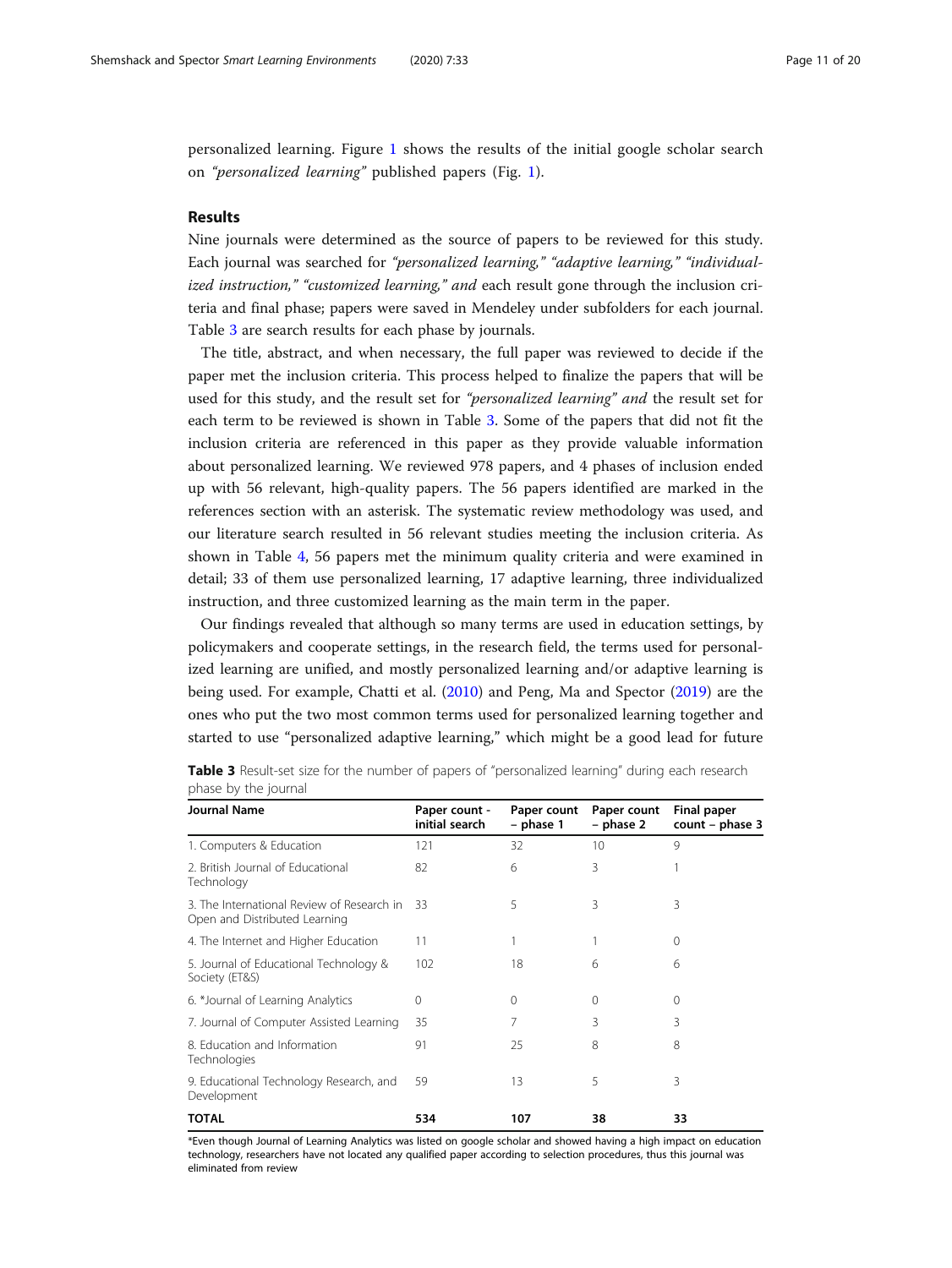| Journal Name                                                                                     | "Personalized<br>learning" | "Adaptive<br>learning" | "Individualized<br>instruction" | "Customized<br>learning" |
|--------------------------------------------------------------------------------------------------|----------------------------|------------------------|---------------------------------|--------------------------|
| 1. Computers & Education                                                                         | 9                          | 6                      | Ω                               |                          |
| 2. British Journal of Educational Technology                                                     |                            | 4                      | 0                               | 0                        |
| 3. The International Review of Research in Open<br>and Distributed Learning                      | 3                          |                        | 0                               | 3                        |
| 4. The Internet and Higher Education                                                             | 0                          | 0                      | $\Omega$                        | 0                        |
| 5. Journal of Educational Technology & Society<br>(ET&S)                                         | 6                          | 3                      | 2                               |                          |
| 6. International Conference on Learning Analytics<br>and Knowledge/Journal of Learning Analytics | $\Omega$                   | 0                      | 0                               |                          |
| 7. Journal of Computer Assisted Learning                                                         | 3                          | 0                      | 0                               | $\left( \right)$         |
| 8. Education and Information Technologies                                                        | 8                          | 2                      | $\Omega$                        |                          |
| 9. Educational Technology Research, and<br>Development                                           | 3                          |                        |                                 | $\left( \right)$         |
| TOTAL: 56                                                                                        | 33                         | 17                     | 3                               | 3                        |

<span id="page-11-0"></span>Table 4 Result-set size for the number of papers of "personalized learning," "adaptive learning," "individualized instruction," and "customized learning" by the journal

studies. However, future research needs to focus on components included in the personalized adaptive learning term's definition, and components are included in it. Chatti et al. [\(2010\)](#page-17-0) and Peng et al. ([2019](#page-18-0)) s paper put all together very well, and Peng et al. ([2019](#page-18-0)) called it a personalized adaptive smart learning environment. Future studies can focus on what components are being used for each personalized learning approach and, at the same time, acknowledge it is a term that will evolve by time as we learn more about human learning and as technology develop. Table 4 shows the results of the searches for each term by journals.

# Existing and emerging trends

Miliband ([2006](#page-18-0), as cited in Schmid & Petko, [2019\)](#page-19-0) pointed out that the Organisation for Economic Co-operation and Development OECD ([2006](#page-18-0)) was among the first to use personalized learning term and described personalized learning in the report "Schooling for Tomorrow– Personalising Education" as a critical trend. According to this educational policy report, personalized learning is characterized by changes concerning five dimensions: assessment for learning by giving students individual feedback and setting suitable learning objectives, teaching and learning strategies based on the individual needs, curriculum choices (Tomberg et al., [2013\)](#page-19-0), student-centered approach to school organization, and strong partnerships beyond the school.

According to the United States National Education Technology Plan [2017,](#page-19-0) personalized learning is defined as "instruction in which the pace of learning and the instructional approach are optimized for each learner's needs. Learning objectives, instructional strategies, and instructional content (Shute and Rahimi, [2017\)](#page-19-0) may differ depending on learner needs. Besides, learning activities are meaningful and relevant to learners, driven by their interests, and often self-initiated." (p. 9).

American Psychological Association Presidential Task Force on Psychology in Education (1993, as cited in Lee et al., [2018](#page-18-0)) explained that a personalized learning plan (PLP) refers to a customized instructional plan that considers individual differences or needs such as career goals, characteristics, interests, and academic mastery. This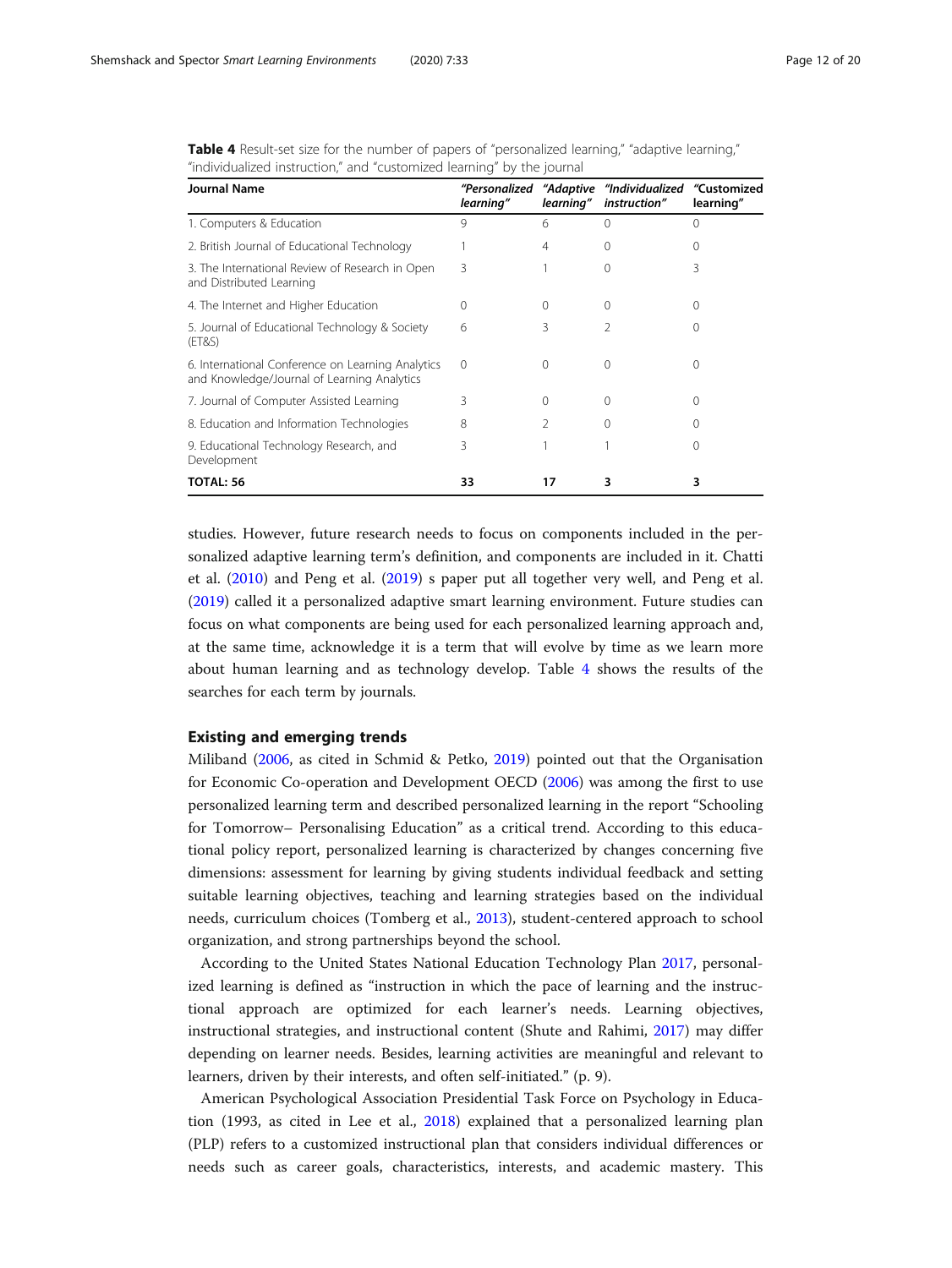includes the notions of individualization, differentiation, and personalization. Preparing and implementing PLPs allows for adjusting the pace to individual learners, adjusting instructional methods to individual characteristics, and having different learning goals tailored to individual interests. Furthermore, Sungkur, Antoaroo and Beeharry ([2016](#page-19-0)) suggested an eye-tracking system to determine the user's interest and behavior. The PLPs allow learning to be personally relevant, engaging, appropriate to the learners' capabilities, and respectful of individual differences, making learning useful and motivational.

Learning analytics seems to grow to ensure the process of personalizing the content which allows mechanisms to identify student characteristics and associate them with a learning pattern (Ramos de Melo et al., [2014\)](#page-19-0). Also, the ability to reactively organize personalized content may be a favorable factor in promoting the study support in virtual learning environments, respecting students' different individualities, preferences (Erümit and Çetin, [2020](#page-17-0)) and difficulty factors.

There is a research gap in an adaptive learning environment that needs to focus on emotions and personality which play a significant role in parts of adaptive systems, such as feedback (Fatahi, [2019\)](#page-17-0). Furthermore, Junokas, Lindgren, Kang and Morphew ([2018](#page-18-0)) created a system based on multimodal educational environments that integrate gesturerecognition systems and found that it is effective in improving the learning experience.

The personalization of learning has been achieved using various methods that have been made available by the rapid development of information communication technology (ICT) (Dawson, Heathcote and Poole, [2010\)](#page-17-0). Furthermore, Ramos de Melo et al. ([2014](#page-19-0)) stated that personalization is customizing the content that allows present parts of the content as needed by the student. That is one of the most common themes among most of the personalized learning approaches which can be done by using adaptive learning systems that can present personalized content for individual students (Hwang, Sung, Hung and Huang, [2013](#page-18-0)).

The higher-order thinking skills and communication had attracted little attention in terms of both learning outcomes and the process of adaptive/personalized learning due to the difficulty of measurement and the limited learning support types. Furthermore, virtual reality techniques might be a solution to this need. Developing learning approaches that build on students' current ability and support efficacy beliefs by allowing autonomy with a proper challenge to promote academic attainment (Foshee, Elliott and Atkinson, [2016](#page-17-0); Xie et al., [2019\)](#page-19-0). Future studies can focus on higher-order thinking skills cultivation by supporting these skills through personalized learning environments.

# **Discussion**

The idea of personalized learning rests on the foundation that humans learn through experience and by constructing knowledge. It is heavily influenced by a learner's prior experiences and is accomplished via language and social interaction. Personalized learning is not the only way to think about teaching and learning. Moreover, learning will and should take many different forms. Proper instruction, blended instruction, differentiation, proactive supports, real-world connections, and applications are hallmarks of good, sound personalized learning. In general, personalized-learning models seek to adapt to the pace of learning and the instructional strategies, content and activities being used to fit best each learner's strengths, weaknesses, and interests. Personalized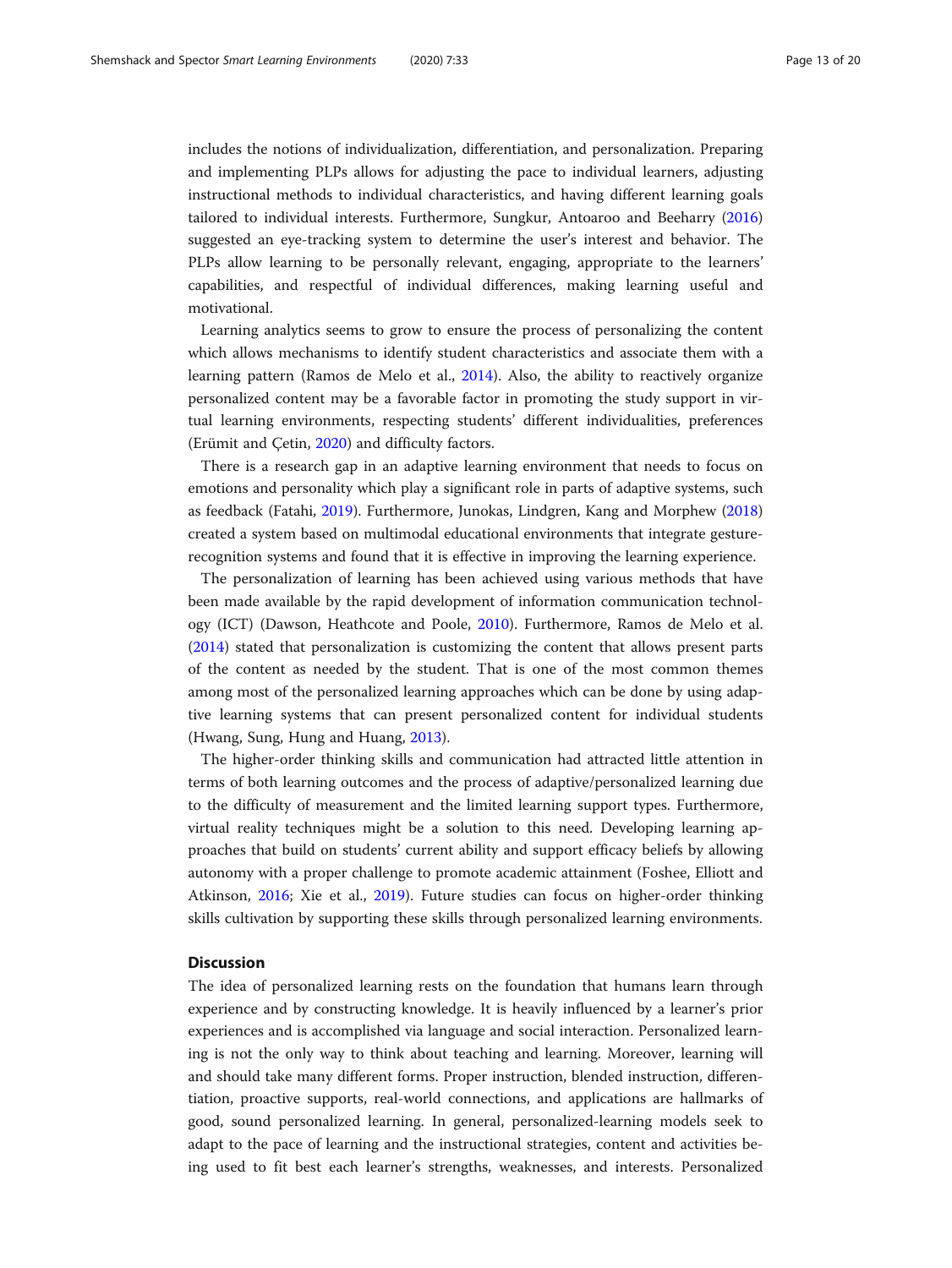learning is about giving students control over their learning, differentiating instruction for each child, and providing real-time feedback. Putting a framework together can help with practical personalized learning for all and can be developed as it faces challenges. The framework can help with having a structured common-sense personalized learning instead of a learning system that is being interpreted differently. In conjunction with a well-designed curriculum, instructional practice plays a crucial role in how children learn.

Most of the current personalized learning models/ideas are built on technology integration. For example, while Chen, Lee and Chen ([2005\)](#page-17-0) proposed a personalized system that provides learning paths (Nabizadeh, Gonçalves, Gama, Jorge and Rafsanjani, [2020\)](#page-18-0) that can be adapted to various levels of difficulty of course materials (Zou and Xie, [2018](#page-19-0)) and various abilities of learners (p. 239). Klašnja-Milićević et al. ([2011\)](#page-18-0) stated that personalized learning occurs when e-learning systems make deliberate efforts to design educational experiences (Flores, Ari, Inan and Arslan-Ari, [2012\)](#page-17-0) that fit the needs, goals, talents, motivations, and interests of their learners (p. 885). The term of needs is not specified to clarify what needs of the learner need to be considered for robust personalized learning. Considering the needs of the learner is one of the most common components used in personalized learning. However, only a few studies clarify what needs are mentioned to be considered, such as emotional needs, social needs, learning needs, knowledge needs, etc. Even if we agree on a unified definition with each component commonly agreed on, we need to ensure that each component is well defined.

In the past decades, many methods and systems have been proposed to accommodate students' needs by proposing learning environments that consider personal factors. Learning styles (Çakıroğlu, [2014;](#page-17-0) Klašnja-Milićević et al., [2011](#page-18-0); Latham, Crockett and McLean, [2014](#page-18-0)) have been among the broadly chosen components in previous studies as a reference for adapting learning. For example, George and Lal ([2019](#page-17-0)) argued that personalized learning is meant to incorporate a learner's varied attributes, including learning style, knowledge level on a subject, preferences, and learner's prior knowledge while they discussed adaptive learning is adapting content according to learner's choice and pace. Chen, Huang, Shih and Chang [\(2016\)](#page-17-0) brought up the gender component to personalized learning. Furthermore, Atkinson ([2006\)](#page-17-0) found that there was a significant difference in learning achievement between male and female students, and among students who used different learning styles (Çakıroğlu, [2014](#page-17-0); Klašnja-Milićević et al., [2011](#page-18-0); Latham et al., [2014\)](#page-18-0).

Our findings revealed that individualized instruction mostly focuses on special education students or students are limited in way compared to their peers. These students have IEPs (individualized educational plans) mandated by the state to be followed to ensure the schools are accommodating these students' needs. One goal could be to create IEPs for all learners.

Moreover, it seems in education industry terms are quite varied, but when it comes to academia, it is mostly adaptive learning and personalized learning being used interchangeably Rastegarmoghadam and Ziarati [\(2017\)](#page-19-0); however, mostly adaptive learning is being used when it is technology-enhanced learning. Adaptivity is typically referring to content being adjusted according to prior knowledge (Huang and Shiu, [2012](#page-18-0)), while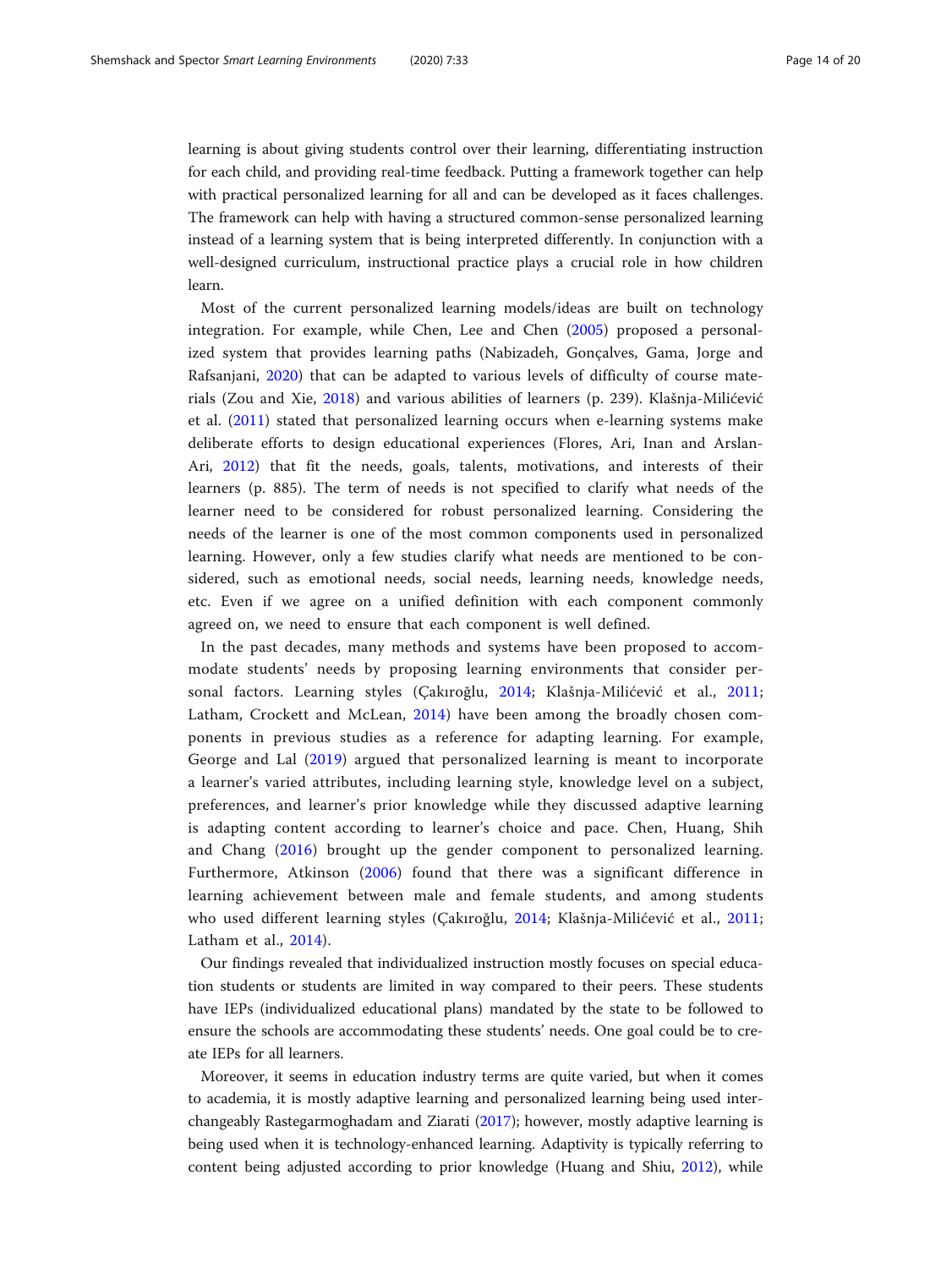personalized learning is being used for more broad adjustments according to different needs, interests, and goals of individuals.

Another finding is that adaptive learning is the most used term follows personalized learning. Individualized learning and customized learning, even though they are being used by cooperative, they are not commonly used in research. As shown in Table [4](#page-11-0), we have found 56 papers met the minimum quality criteria and were examined in detail; 33 of them use personalized learning, 17 adaptive learning, three individualized instruction, and three customized learning.

However, it seems that also the lack of a commonly identified personalized learning approach is an obstacle. This might be due to the nature of technology involvement; due to the rapid development increase in technology that makes personalized learning an evolving approach. That is fine if we all can agree that it should evolve as technology improves, and we learn more about humans and how human-machine interaction can improve the learning process.

Besides, another obstacle is the researchers and policymakers should show the same interest to personalized learning so the demand and research can align. Educators fear that machines will take over the teaching job if they allow technology to be used for teaching. Kinshuk, Huang, Sampson and Chen ([2013\)](#page-18-0) argued that the benefits of technology in education caught the interest of researchers, governments, and funding agencies. Computer systems were funded to help students in the learning process, consequently decreasing teachers' workload. As a result, educational technology research was able to study advanced issues such as intelligent tutoring, simulations, advanced learning management systems, automatic assessment systems, and adaptive systems. Some educators believe that since technology involves big budgets, the interest of policymakers is not due to the interest of improving learning experience (Troussas, Krouska and Sgouropoulou, [2020](#page-19-0)); their interest is due to the monetary benefit they gain from increased use of technology in education. In addition, Kinshuk et al. ([2013\)](#page-18-0) pointed out that practitioners in education could not take advantage of all that research at an equally fast pace, and the implementation lagged severely behind. Researchers need to keep up with the demand of personalized learning. The alignment will help to ensure the practices policy makers discuss are research based efficient approaches that will increase efficiency of learning/teaching.

The progress of the research in personalized learning shows that by technological improvement, personalized learning becomes more embedded with technology and taking advantage of the benefits technology can offer. Some of these advantages are gathering data of learners' emotions by using bio-trackers, which might bring up some privacy concerns.

## Limitations

This study encountered several shortcomings during the review and in its attempt to answer all the research questions. The enormous number of published papers might lead to some missing relevant papers; numerous literature review studies face this problem. Furthermore, the immense effort to construct a search by identifying the keywords is crucial for the search process. The keyword determination method was conducted using a snowballing process to identify the reflections or keywords relevant to this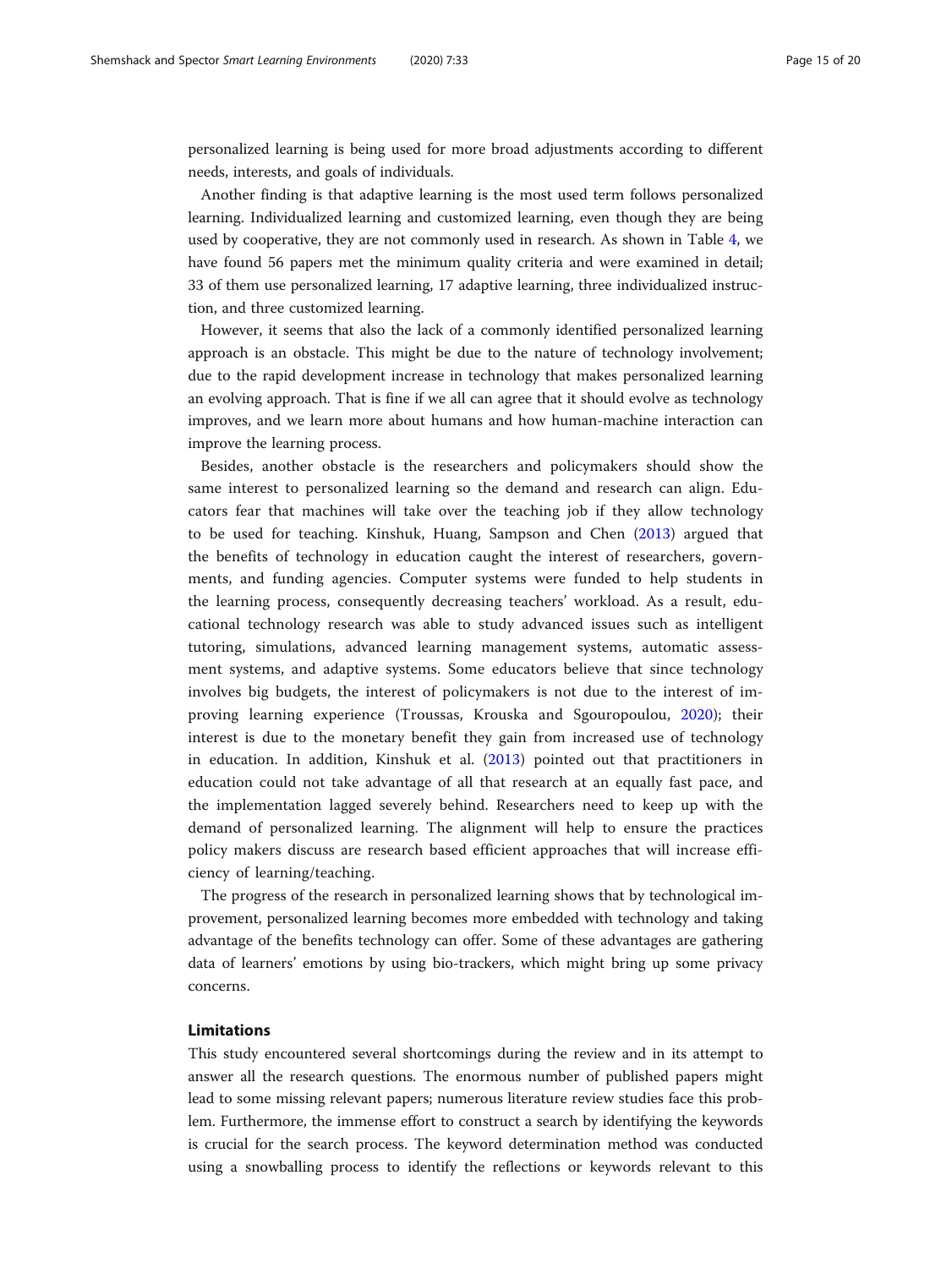study. Overlooking articles by omitting relevant information or keyword combinations is likewise possible due to the limited time frame.

Nevertheless, this study also faces the possible limitation caused by the selection criteria. For example, this study focused on only journal articles and was limited to only documents written in English. Therefore, other pertinent articles that are not written in English and were not published in journals might have not included.

# Future research

Our findings revealed that there is no unified agreement on what components to consider planning a personalized adaptive learning environment. Future research can focus on components included in different personalized adaptive learning systems and the term's definition to build a unified approach and definition. Future studies focusing on what components are being used for each personalized learning approach simultaneously need to acknowledge it as a term that will evolve by time as we learn more about human psychology and develop more technologies. Chatti et al. ([2010\)](#page-17-0) and Peng et al. ([2019](#page-18-0)) paper put it all together very well, and Peng et al. ([2019](#page-18-0)) called it a personalized adaptive learning. Future studies can be built on this approach to develop a general framework.

Also, a focus on higher-order thinking skills is not a common theme in the existing literature. This gap can be filled up by focusing on higher-order thinking skills cultivation by supporting these skills through personalized learning environments. Future studies can also focus on adding higher-order thinking skills as an outcome of personalized learning models and seek embedding of virtual reality techniques with considering ethical and privacy concerns.

Furthermore, a in depth study is needed to review current personalized adaptive learning platforms/systems and see if different systems work better for different goals and needs.

# Conclusions

In conclusion, this study found and analyzed 56 relevant studies based on the research protocol. The findings from this study support that adaptive/personalized learning has become a fundamental learning paradigm in the research community of educational technologies. Firstly, the findings are presented as they relate to the R.Q. (Research Question) s; then, the future direction and limitations are discussed. The SLR results show that using personality traits and their identification techniques has an enormously positive influence in adaptive learning environments. This study is related to several significant domains of psychology, education, and computer science. It likewise reveals the integration of personal traits in the adaptive learning environment, which involves many personality traits and identification techniques that can influence learning. Also, it found that there is an increase of interest in two areas that are oriented towards the incorporation and exploration of significant data capabilities in education: Educational Data Mining (EDM) and Learning Analytics (LA) and their respective communities (Papamitsiou and Economides, [2014\)](#page-18-0) which seems to adding another perspective to personalized learning and make it easier modify the learning according individuals.

It seems the personalized learning models gain more attention from governments and policymakers than educators and researchers. We need to focus on the obstacles of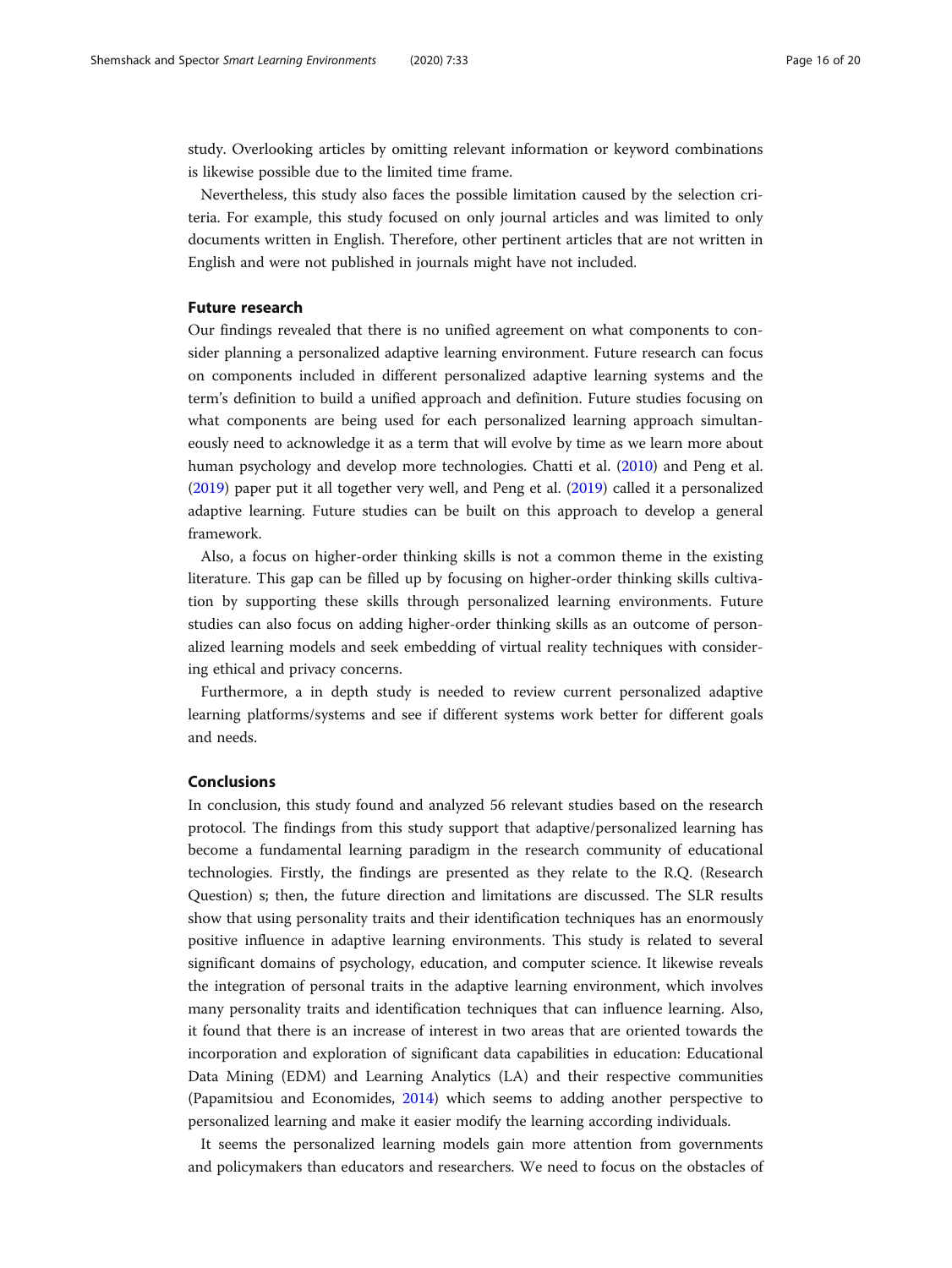lack of interest to motivate the educators and researchers, the experts of the field, to voice their concerns and look for solutions to come up with a robust personalized learning model that will satisfy both instructor and learners' expectations. Personalized learning cannot be a solution to learning until it is defined better and developed more thoroughly. Personalized learning for everyone looks different according to the needs and goals of the individual. Ennouamani, Mahani and Akharraz [\(2020\)](#page-17-0) argued that learners are different in terms of their needs, knowledge, personality, behavior (Pliakos et al., [2019\)](#page-18-0) preferences, learning style, culture, as well as the parameters of the mobile devices that they use. Furthermore, the increasing involvement of the researchers and educators in proposing personalized learning approaches can increase the trust towards the ICT supported personalized learning models.

In this review study, we have answered some critical research questions, including the issues with different terms that have been used for personalized learning, components of personalized learning, and obstacles to the development of personalized learning. We need more research to be done about personalized learning. We also need the involvement of experts in the field, educators, pedagogues, researchers, software engineers, and programmers to create teams to work on the same goal to produce stable, unified, personalized learning systems/models.

Also, some research issues and potential future development directions are discussed. According to the discussions and results, it was found that adaptive/personalized learning systems seem to evolve as technology develops, however, a unified agreement on the components needs to be included in personalized learning models still needed. These components may evolve as we learn more about human-machine interaction and learn to take advantage of the technology to improve learning experiences. We suggest that researchers might use the consolidated terms of this review to guide future metaanalyses of the impact of personalized learning on student learning and performance.

To sum up, this study discusses the potential obstacles to personalized learning and practical solutions for these issues. We also discussed different components used for personalized learning models and how personalized learning evolves as technology develops, and we learn more about human-machine interaction.

#### Abbreviations

IEP: Individualized educational plans; PLP: Personalized learning plan; SJR: Scimago Journal Rank; OECD: Organisation for Economic Co-operation and Development; ICT: Information communication technology; SLR: Systematic Literature Review; R.Q.: Research Question; EDM: Educational Data Mining; LA: Learning Analytics

Acknowledgements Not applicable.

#### Authors' contributions

Each author contributed evenly to this paper. All authors read and approved the final manuscript.

#### Funding

Not applicable.

#### Availability of data and materials Not applicable.

#### Competing interests

The authors have no conflict of interest to declare.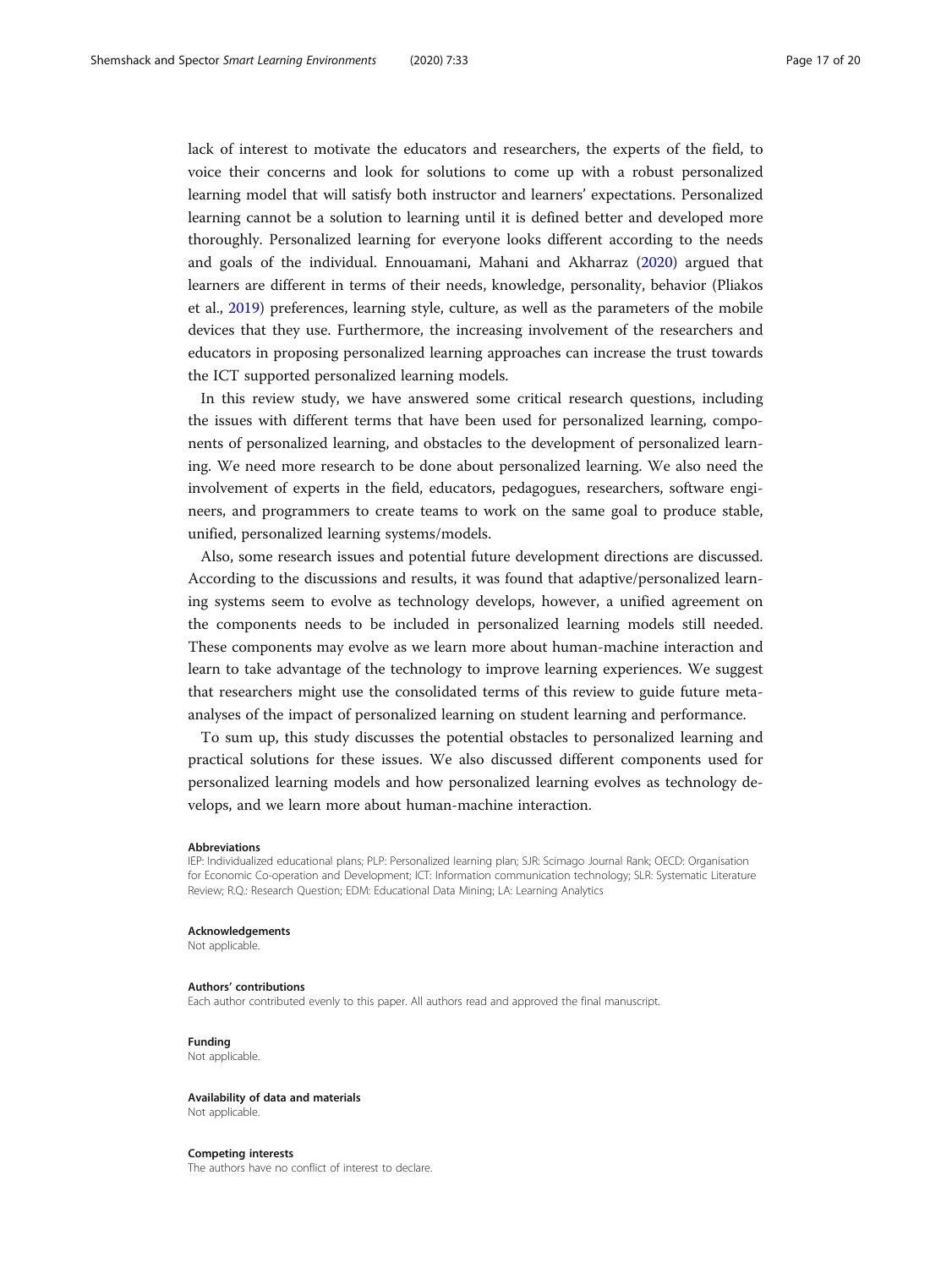<span id="page-17-0"></span>Received: 5 August 2020 Accepted: 13 September 2020 Published online: 23 October 2020

#### References

The papers identified for systematic literature review are marked in the references with an asterisk (\*)

\*Aeiad, E., & Meziane, F. (2019). An adaptable and personalised elearning system applied to computer. Education and Information Technologies, 78, 674–681.

\*Afini Normadhi, N. B., Shuib, L., Md Nasir, H. N., Bimba, A., Idris, N., & Balakrishnan, V. (2019). Identification of personal traits in adaptive learning environment: Systematic literature review. Computers & Education, 130, 168–190. [https://doi.org/10.](https://doi.org/10.1016/j.compedu.2018.11.005) [1016/j.compedu.2018.11.005](https://doi.org/10.1016/j.compedu.2018.11.005).

Aroyo, L., Dolog, P., Houben, G.-J., Kravcik, M., Naeve, A., Nilsson, M., & Wild, F. (2006). Interoperability in personalized adaptive learning. Educational Technology & Society, 9(2), 4–18.

Atkinson, S. (2006). Factors influencing successful achievement in contrasting design and technology activities in higher education. International Journal of Technology and Design Education, 16, 193–213.

Bahçeci, F., & Gürol, M. (2016). The effect of individualized instruction system on the academic achievement scores of students. Education Research International, 2016, 1–9. <https://doi.org/10.1155/2016/7392125>.

Barrio, B. L., Miller, D., Hsiao, Y. J., Dunn, M., Petersen, S., Hollingshead, A., & Banks, S. (2017). Designing culturally responsive and relevant individualized educational programs. Intervention in School and Clinic, 53(2), 114–119. [https://doi.org/10.](https://doi.org/10.1177/1053451217693364) [1177/1053451217693364](https://doi.org/10.1177/1053451217693364).

\*Benhamdi, S., Babouri, A., & Chiky, R. (2017). Personalized recommender system for e-Learning environment. Education and Information Technologies, 22(4), 1455–1477. [https://doi.org/10.1007/s10639-016-9504-y.](https://doi.org/10.1007/s10639-016-9504-y)

Brusilovsky, P., & Peylo, C. (2003). Adaptive and intelligent web-based educational systems adaptive and intelligent technologies for web-based educational systems. International Journal of Artificial Intelligence in Education, 13, 156–169.

\*Çakıroğlu, Ü. (2014). Analyzing the effect of learning styles and study habits of distance learners on learning performances: a case of an introductory programming course. International Review of Research in Open and Distance Learning, 15(4), 161-185.

Cavanagh, S. (2014). What is "personalized learning"? Educators seek clarity. Education Week, 34(9), S2–S4.

Chatti, M. A. (2010). Personalization in technology enhanced learning: a social software perspective. Aachen: Shaker Verlag.

\*Chatti, M. A., Jarke, M., & Specht, M. (2010). The 3P learning model. Educational Technology & Society, 13(4), 74–85. Chen, C. M., Lee, H. M., & Chen, Y. H. (2005). Personalized e-learning system using item response theory. Computers & Education, 44(3), 237–255.

Chen, C. M., Liu, C. Y., & Chang, M. H. (2006). Personalized curriculum sequencing utilizing modified item response theory for web-based instruction. Expert Systems with Applications, 30(2), 378–396.

Chen, S. Y., Huang, P. R., Shih, Y. C., & Chang, L. P. (2016). Investigation of multiple human factors in personalized learning. Interactive Learning Environments, 24(1), 119–141.

Cheung, W. S., & Hew, K. F. (2009). A review of research methodologies used in studies on mobile handheld devices in K-12 and higher education settings. Australasian Journal of Educational Technology, 25(2), 153-183.

\*Chou, C. Y., Lai, K. R., Chao, P. Y., Lan, C. H., & Chen, T. H. (2015). Negotiation based adaptive learning sequences: combining adaptivity and adaptability. Computers & Education, 88, 215–226. <https://doi.org/10.1016/j.compedu.2015.05.007>.

Dawson, S., Heathcote, L., & Poole, G. (2010). Harnessing ICT potential: the adoption and analysis of ICT systems for enhancing the student learning experience. International Journal of Educational Management, 24(2), 116–128.

Dewey, J. (1915). The school and society. Chicago: Chicago Press.

Dewey, J. (1998). Experience and education (60th anniversary edn.). West Lafayette: Kappa Delta.

\*Dwivedi, P., & Bharadwaj, K. K. (2013). Effective trust-aware E-learning recommender system based on learning styles and knowledge levels. Educational Technology & Society, 16(4), 201–216.

\*Ennouamani, S., Mahani, Z., & Akharraz, L. (2020). A context-aware mobile learning system for adapting learning content and format of presentation: design, validation, and evaluation. Education and Information Technologies. [https://doi.org/10.](https://doi.org/10.1007/s10639-020-10149-9) [1007/s10639-020-10149-9](https://doi.org/10.1007/s10639-020-10149-9).

\*Erümit, A. K., & Çetin, İ. (2020). Design framework of adaptive intelligent tutoring systems. Education and Information Technologies. [https://doi.org/10.1007/s10639-020-10182-8.](https://doi.org/10.1007/s10639-020-10182-8)

\*Fatahi, S. (2019). An experimental study on an adaptive e-learning environment based on learner's personality and emotion. Education and Information Technologies, 24(4), 2225–2241. [https://doi.org/10.1007/s10639-019-09868-5.](https://doi.org/10.1007/s10639-019-09868-5)

\*FitzGerald, E., Kucirkova, N., Jones, A., Cross, S., Ferguson, R., Herodotou, C., … Scanlon, E. (2018). Dimensions of personalisation in technology-enhanced learning: A framework and implications for design. British Journal of Educational Technology, 49(1), 165–181. [https://doi.org/10.1111/bjet.12534.](https://doi.org/10.1111/bjet.12534)

\*Flores, R., Ari, F., Inan, F. A., & Arslan-Ari, I. (2012). The impact of adapting content for students with individual differences. Educational Technology & Society, 15(3), 251–261.

\*Foshee, C. M., Elliott, S. N., & Atkinson, R. K. (2016). Technology-enhanced learning in college mathematics remediation. British Journal of Educational Technology, 47(5), 893–905. [https://doi.org/10.1111/bjet.12285.](https://doi.org/10.1111/bjet.12285)

\*Garcia-Cabot, A., De-Marcos, L., & Garcia-Lopez, E. (2015). An empirical study on m-learning adaptation: Learning performance and learning contexts. Computers & Education, 82, 450–459. <https://doi.org/10.1016/j.compedu.2014.12.007>. \*George, G., & Lal, A. M. (2019). Review of ontology-based recommender systems in e-learning. Computers & Education,

142(July), 103,642 [https://doi.org/10.1016/j.compedu.2019.103642.](https://doi.org/10.1016/j.compedu.2019.103642)

- Göbel, S., Wendel, V., Ritter, C., & Steinmetz, R. (2010). Personalized, adaptive digital educational games using narrative gamebased learning objects. In International conference on technologies for E-learning and digital entertainment, (pp. 438–445). Berlin. Springer.
- Gómez, S., Zervas, P., Sampson, D. G., & Fabregat, R. (2014). Context-aware adaptive and personalized mobile learning delivery supported by UoLmP. Journal of King Saud University - Computer and Information Sciences, 26(1), 47–61. [https://doi.org/10.](https://doi.org/10.1016/j.jksuci.2013.10.008) [1016/j.jksuci.2013.10.008](https://doi.org/10.1016/j.jksuci.2013.10.008).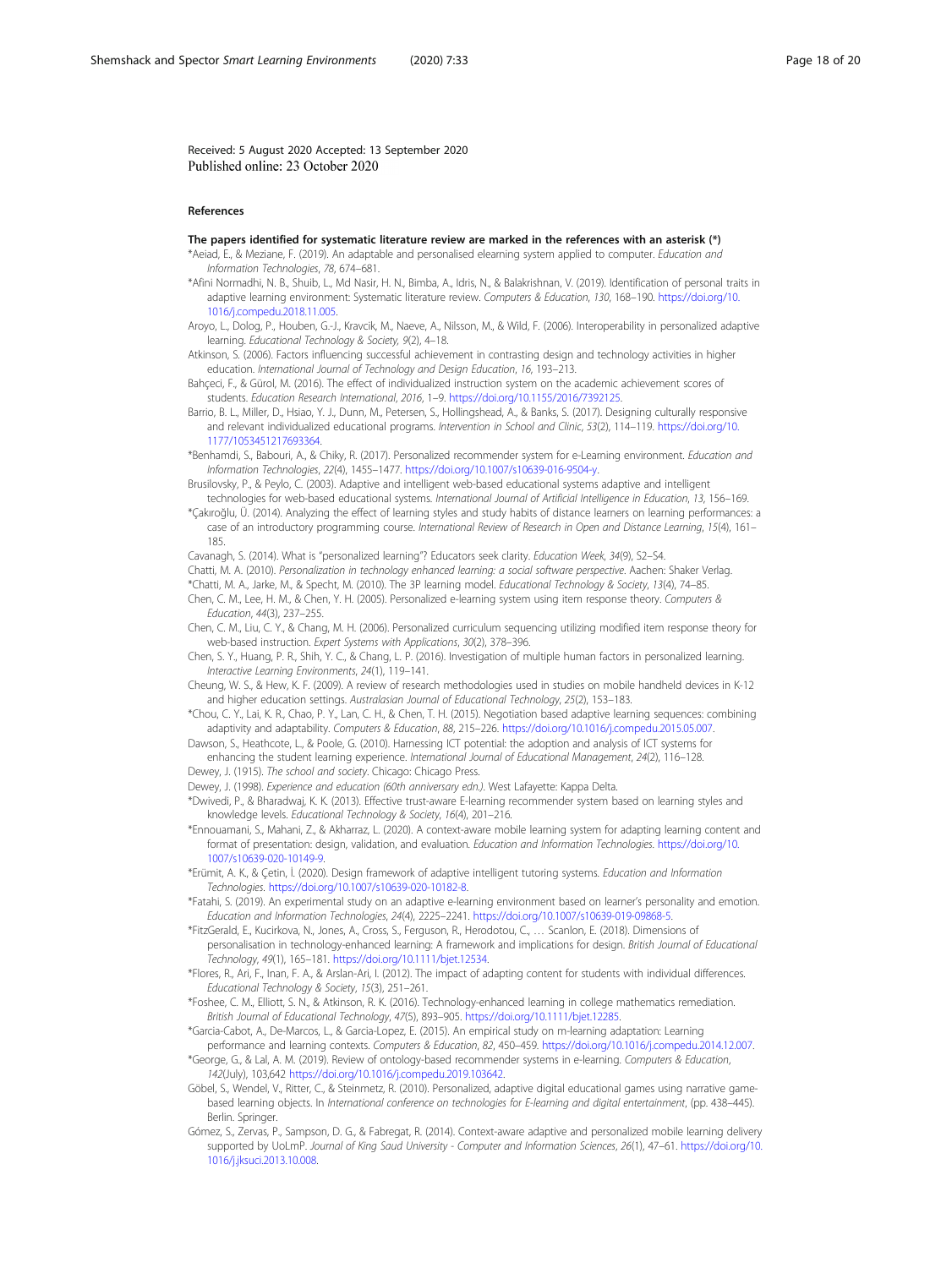<span id="page-18-0"></span>\*Griff, E. R., & Matter, S. F. (2013). Evaluation of an adaptive online learning system. British Journal of Educational Technology, 44(1), 170–176. [https://doi.org/10.1111/j.1467-8535.2012.01300.x.](https://doi.org/10.1111/j.1467-8535.2012.01300.x)

- \*Hooshyar, D., Ahmad, R. B., Yousefi, M., Yusop, F. D., & Horng, S. J. (2015). A flowchart-based intelligent tutoring system for improving problem-solving skills of novice programmers. Journal of Computer Assisted Learning, 31(4), 345–361. [https://](https://doi.org/10.1111/jcal.12099) [doi.org/10.1111/jcal.12099.](https://doi.org/10.1111/jcal.12099)
- \*Hsieh, C. W., & Chen, S. Y. (2016). A cognitive style perspective to handheld devices: customization vs. personalization. International Review of Research in Open and Distance Learning, 17(1), 1–22. [https://doi.org/10.19173/irrodl.v17i1.2168.](https://doi.org/10.19173/irrodl.v17i1.2168)
- \*Huang, S. L., & Shiu, J. H. (2012). A user-centric adaptive learning system for e-learning 2.0. Educational Technology & Society, 15(3), 214–225.
- Huang, Y. M., Liang, T. H., Su, Y. N., & Chen, N. S. (2012). Empowering personalized learning with an interactive e-book learning system for elementary school students. Educational Technology Research and Development, 60(4), 703–722. <https://doi.org/10.1007/s11423-012-9237-6>.
- \*Hwang, G. J., Sung, H. Y., Hung, C. M., & Huang, I. (2013). A learning style perspective to investigate the necessity of developing adaptive learning systems. Educational Technology & Society, 16(2), 188–197.
- \*Jung, E., Kim, D., Yoon, M., Park, S., & Oakley, B. (2019). The influence of instructional design on learner control, sense of achievement, and perceived effectiveness in a supersize MOOC course. Computers & Education, 128(October 2018), 377-388 [https://doi.org/10.1016/j.compedu.2018.10.001.](https://doi.org/10.1016/j.compedu.2018.10.001)
- \*Junokas, M. J., Lindgren, R., Kang, J., & Morphew, J. W. (2018). Enhancing multimodal learning through personalized gesture recognition. Journal of Computer Assisted Learning, 34(4), 350–357. <https://doi.org/10.1111/jcal.12262>.
- \*Kinshuk (2012). Guest editorial: personalized learning. Educational Technology Research and Development, 60(4), 561–562. <https://doi.org/10.1007/s11423-012-9248-3>.
- \*Kinshuk, Huang, H.-W., Sampson, D., & Chen, N.-S. (2013). Trends in educational technology through the lens of the highly cited articles published in the Journal of Educational Technology and Society. Educational Technology & Society, 16(2), 3– 20.
- \*Klašnja-Milićević, A., Vesin, B., Ivanović, M., & Budimac, Z. (2011). E-Learning personalization based on hybrid recommendation strategy and learning style identification. Computers & Education, 56(3), 885–899. [https://doi.org/10.](https://doi.org/10.1016/j.compedu.2010.11.001) [1016/j.compedu.2010.11.001](https://doi.org/10.1016/j.compedu.2010.11.001).
- \*Ko, C. C., Chiang, C. H., Lin, Y. L., & Chen, M. C. (2011). An individualized e-Reading system developed based on multirepresentations approach. Educational Technology & Society, 14(4), 88–98.
- \*Latham, A., Crockett, K., & McLean, D. (2014). An adaptation algorithm for an intelligent natural language tutoring system. Computers & Education, 71, 97–110. [https://doi.org/10.1016/j.compedu.2013.09.014.](https://doi.org/10.1016/j.compedu.2013.09.014)
- \*Lee, D., Huh, Y., Lin, C. Y., & Reigeluth, C. M. (2018). Technology functions for personalized learning in learner-centered schools. Educational Technology Research and Development, 6(5), 1269–1302. [https://doi.org/10.1007/s11423-018-9615-9.](https://doi.org/10.1007/s11423-018-9615-9)
- \*Lin, C. F., Yeh, Y. C., Hung, Y. H., & Chang, R. I. (2013). Data mining for providing a personalized learning path in creativity: an application of decision trees. Computers & Education, 68, 199–210. [https://doi.org/10.1016/j.compedu.2013.05.009.](https://doi.org/10.1016/j.compedu.2013.05.009)
- \*Liu, M., McKelroy, E., Corliss, S. B., & Carrigan, J. (2017). Investigating the effect of an adaptive learning intervention on students' learning. Educational Technology Research and Development, 65(6), 1605–1625. [https://doi.org/10.1007/s11423-](https://doi.org/10.1007/s11423-017-9542-1) [017-9542-1](https://doi.org/10.1007/s11423-017-9542-1).
- \*Liu, M.-T., & Yu, P.-T. (2011). International forum of educational technology & amp; Society aberrant learning achievement detection based on person-fit statistics in personalized e-learning systems. Journal of Educational Technology & Society, 14(1), 107–120. <https://doi.org/10.2307/jeductechsoci.14.1.107>
- \*Lo, J. J., Chan, Y. C., & Yeh, S. W. (2012). Designing an adaptive web-based learning system based on students' cognitive styles identified online. Computers & Education, 58(1), 209–222. [https://doi.org/10.1016/j.compedu.2011.08.018.](https://doi.org/10.1016/j.compedu.2011.08.018)
- Lockspeiser, T. M., & Kaul, P. (2016). Using individualized learning plans to facilitate learner-centered teaching. Journal of Pediatric and Adolescent Gynecology, 29(3), 214–217. [https://doi.org/10.1016/j.jpag.2015.10.020.](https://doi.org/10.1016/j.jpag.2015.10.020)
- \*Lu, C., Chang, M., Kinshuk, Huang, E., & Chen, C. W. (2014). Context-aware mobile role-playing game for learning. Lecture Notes in Educational Technology, 17(9783642382901), 131–146. [https://doi.org/10.1007/978-3-642-38291-8\\_8](https://doi.org/10.1007/978-3-642-38291-8_8).
- McCombs, B. L., & Whisler, J. S. (1997). The learner-centered classroom and school: Strategies for increasing student motivation and achievement, (1st ed.). San Francisco: Jossey-Bass.
- Miliband, D. (2006). Choice and voice in personalised learning. In OECD (Ed.), Schooling for tomorrow: personalising education, (pp. 21–30). Paris: OECD Publishing.
- \*Nabizadeh, A. H., Gonçalves, D., Gama, S., Jorge, J., & Rafsanjani, H. N. (2020). Adaptive learning path recommender approach using auxiliary learning objects. Computers & Education, 147(November 2019), 103777 [https://doi.org/10.1016/j.compedu.](https://doi.org/10.1016/j.compedu.2019.103777) [2019.103777.](https://doi.org/10.1016/j.compedu.2019.103777)
- \*Nedungadi, P., & Raman, R. (2012). A new approach to personalization: Integrating e-learning and m-learning. Educational Technology Research and Development, 60(4), 659–678. <https://doi.org/10.1007/s11423-012-9250-9>.
- \*Niknam, M., & Thulasiraman, P. (2020). LPR: a bio-inspired intelligent learning path recommendation system based on meaningful learning theory. Education and Information Technologies. <https://doi.org/10.1007/s10639-020-10133-3>.
- Okoli, C. (2015). A guide to conducting a standalone systematic literature review. Communications of the Association for Information Systems, 37(1), 879–910. [https://doi.org/10.17705/1cais.03743.](https://doi.org/10.17705/1cais.03743)
- Organisation for Economic Co-operation and Development (OECD). (2006). Are students ready for a technology-rich world? What PISA studies tell us. Retrieved from <http://www.oecd.org>
- Ormrod, J. E. (2011). Human learning. London: Pearson Higher.
- Papamitsiou, Z., & Economides, A. A. (2014). Learning analytics and educational data mining in practice: a systemic literature review of empirical evidence. Educational Technology & Society, 17(4), 49–64.
- Peng, H., Ma, S., & Spector, J. M. (2019). Personalized adaptive learning: an emerging pedagogical approach enabled by a smart learning environment. Lecture Notes in Educational Technology, 171–176. [https://doi.org/10.1007/978-981-13-6908-](https://doi.org/10.1007/978-981-13-6908-7_24) [7\\_24](https://doi.org/10.1007/978-981-13-6908-7_24).
- \*Pliakos, K., Joo, S. H., Park, J. Y., Cornillie, F., Vens, C., & Van den Noortgate, W. (2019). Integrating machine learning into item response theory for addressing the cold start problem in adaptive learning systems. Computers & Education, 137(April), 91–103. <https://doi.org/10.1016/j.compedu.2019.04.009>.